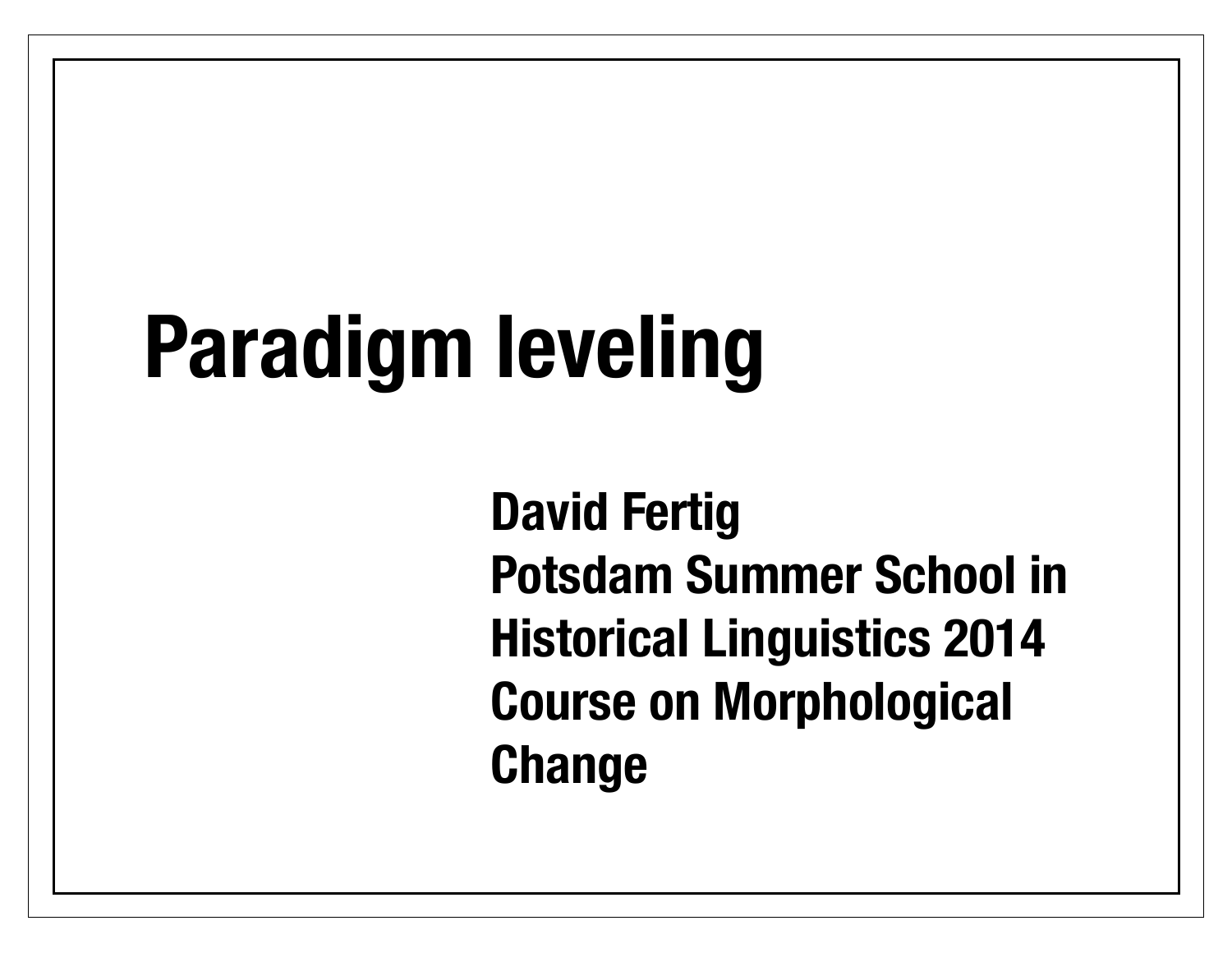### Intro example 1

- Leveling of Verner's Law alternations in German strong verbs:
	- MHG: *(ge)dîhen–(ge)dêch–(ge)digen–gedigen* > MSG: *gedeihen–gedieh–gediehen*
	- MHG: *verliesen–verlôs–verlurn–verlorn* > MSG: *verlieren–verlor–verloren*

(MSG remnant: *ziehen–zog*; *schneiden–schnitt*; etc.)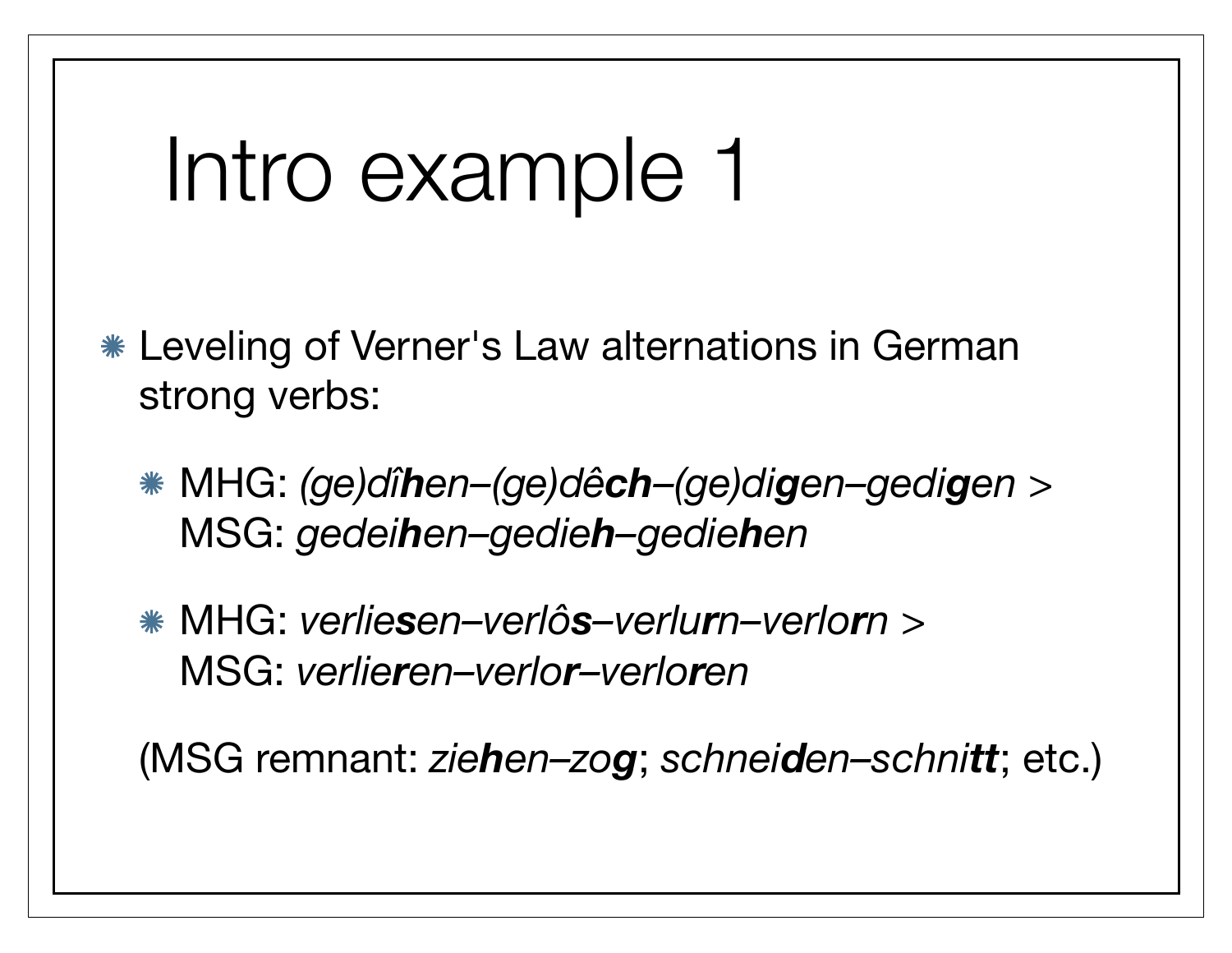## Intro example 2

Leveling of Rückumlaut alternations in German weak verbs:

| <b>MHG</b>        | <b>MSG</b>                    | gloss   |
|-------------------|-------------------------------|---------|
| scherfen-scharfte | schärfen-schärfte   'sharpen' |         |
| küssen-kuste      | küssen-küsste                 | 'kiss'  |
| tröumen-troumte   | träumen-träumte               | 'dream' |

MSG remnant: kennen-kannte; brennen-brannte, etc.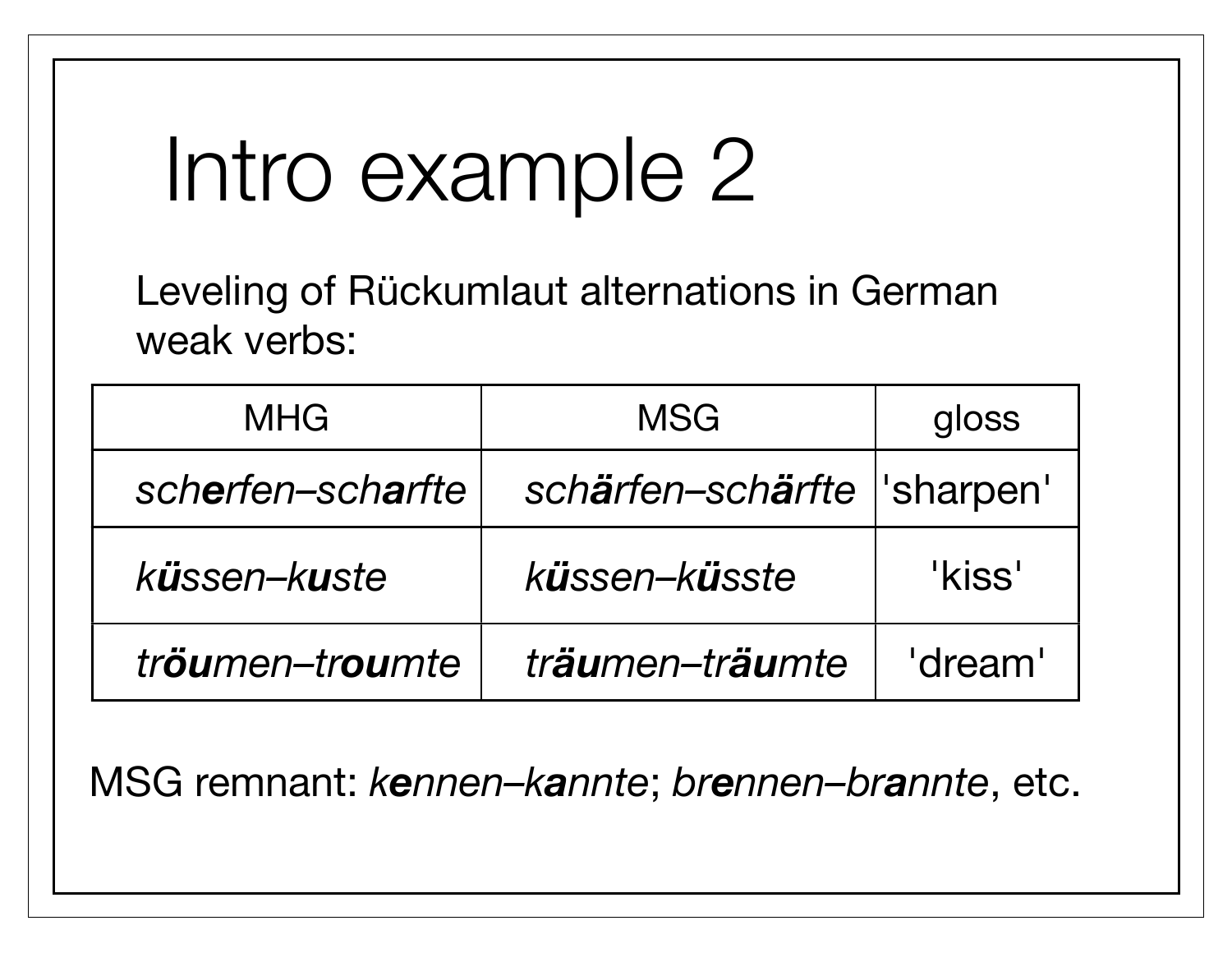### Intro example 3

- *h~ch* alternations in a variety of MHG (and OE) paradigms:
	- lMHG *sëhen*–*sicht* > MSG *sehen*–*sieht* 'see'
	- MHG *schuoch*–*schuohe* > *Schuh*–*Schuhe* 'shoe' (many dialects level in the other direction – yielding *-ch(-) throughout paradigm*.)
- Remnant: *hoch/höchst* vs. *hohe(-)*/*höher* 'high'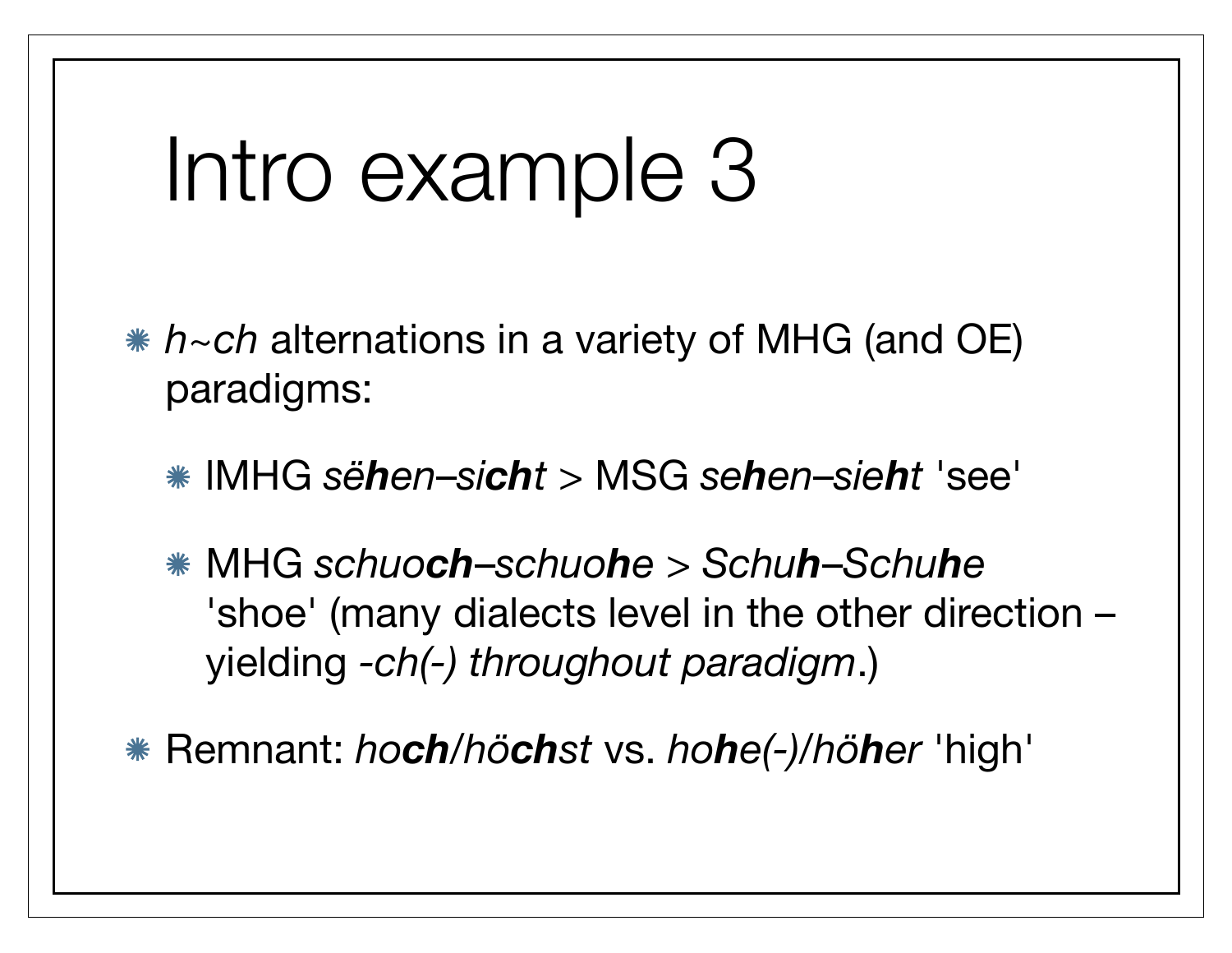# Preliminary definition

Paradigm leveling: the elimination of stem alternations in (inflectional or derivational) paradigms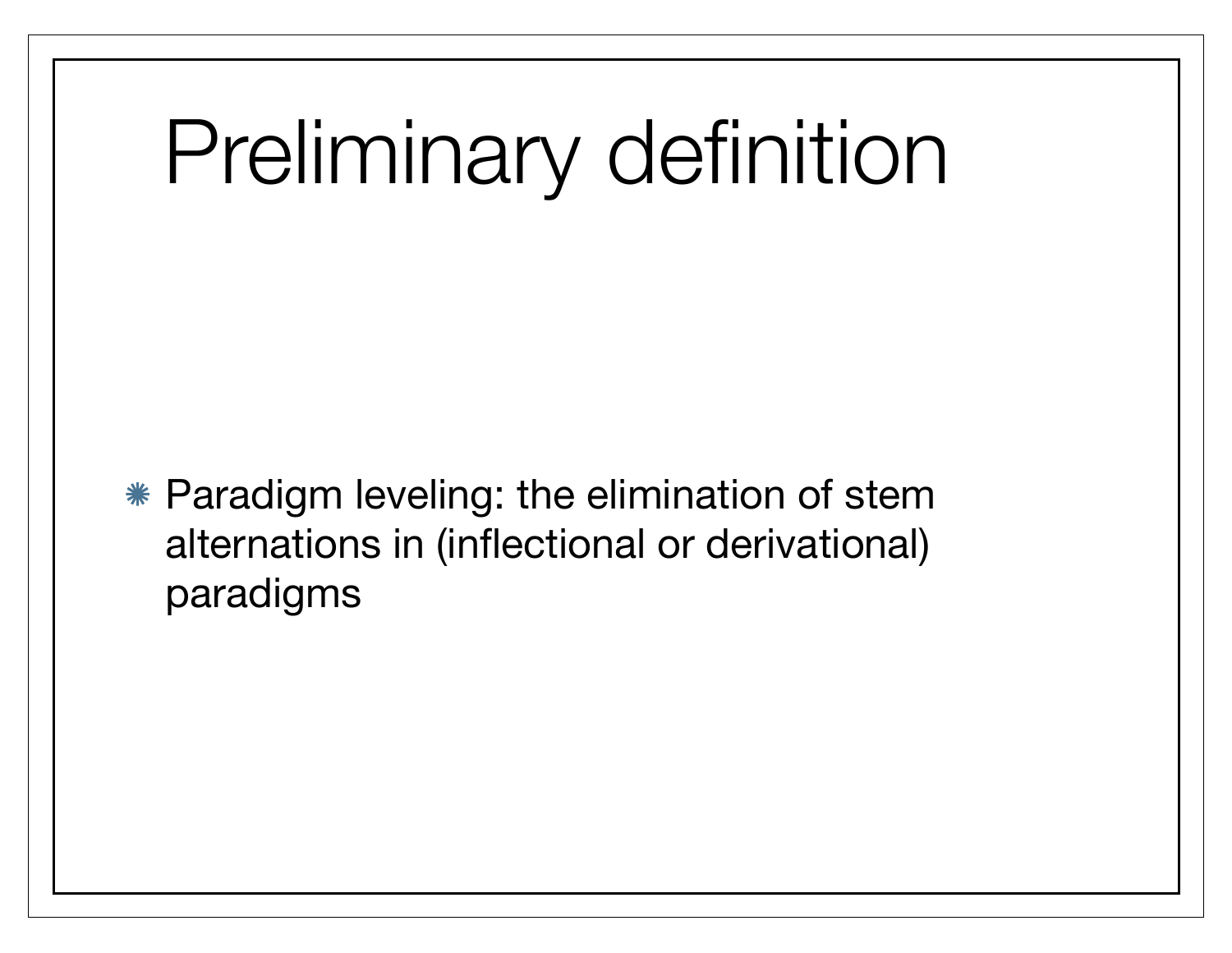## Definitional problem 1

- \* What if an alternation is eliminated by regular sound change (no morphological motivation)?
- \* e.g.: WGmc sōkjan-sōhta > Ger. suchen-suchte; MHG bôt (pret. sg.)-geböten (pret. partic) > MSG boit-geboiten 'offer' OE  $p$ **æb**-pabas > ME  $p$ ab-pabas 'path'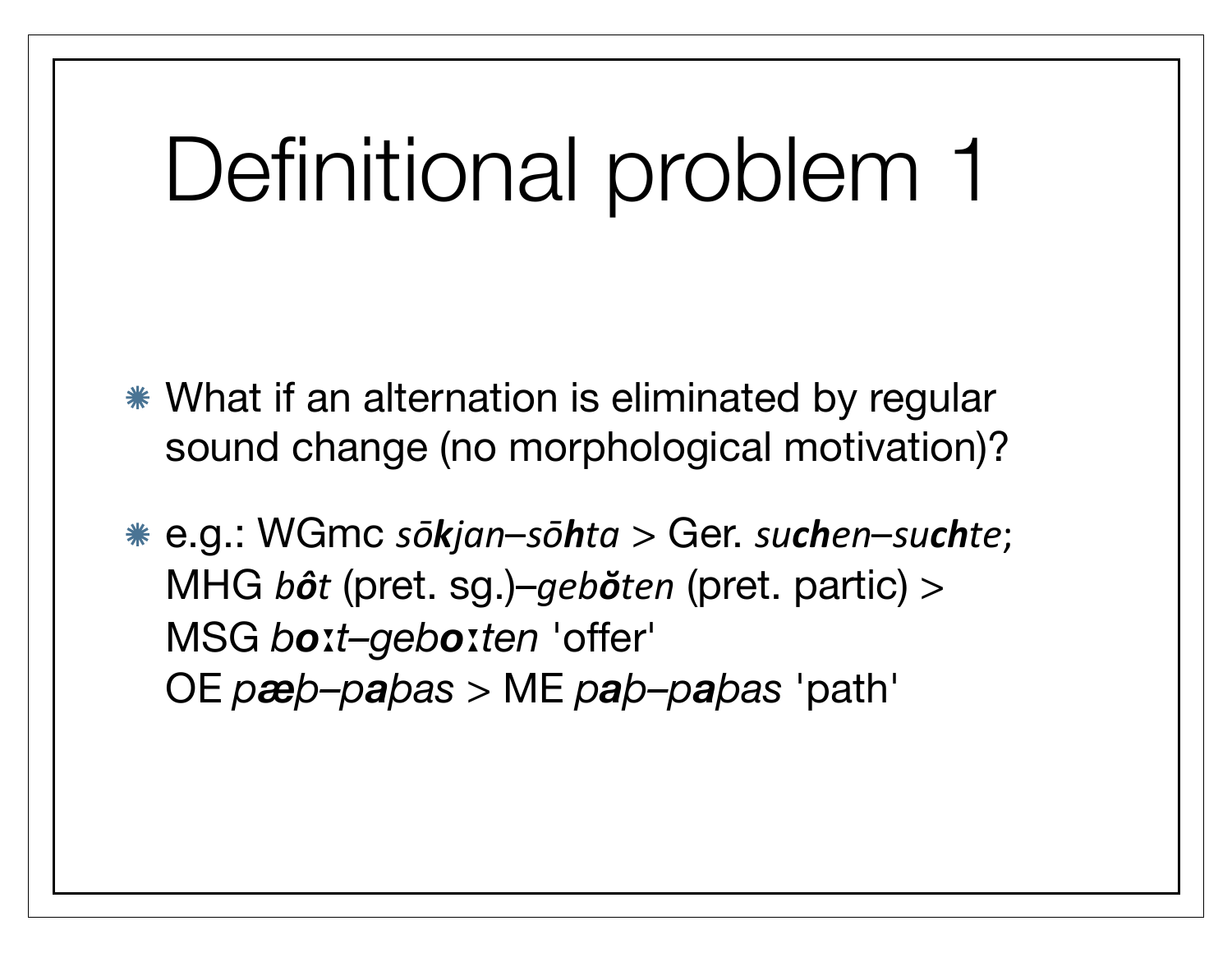## Definitional problem 2

\* What if an analogical change includes but is not limited to the elimination of a stem alternation?

**Examples:** English umlaut plurals: OE boc-bec > book-books; hnutu-hnyte > nut-nuts, etc.

strong-to-weak verb shifts: Eng. glide-glode > glide-glided MHG falten-fielt > MSG falten-faltete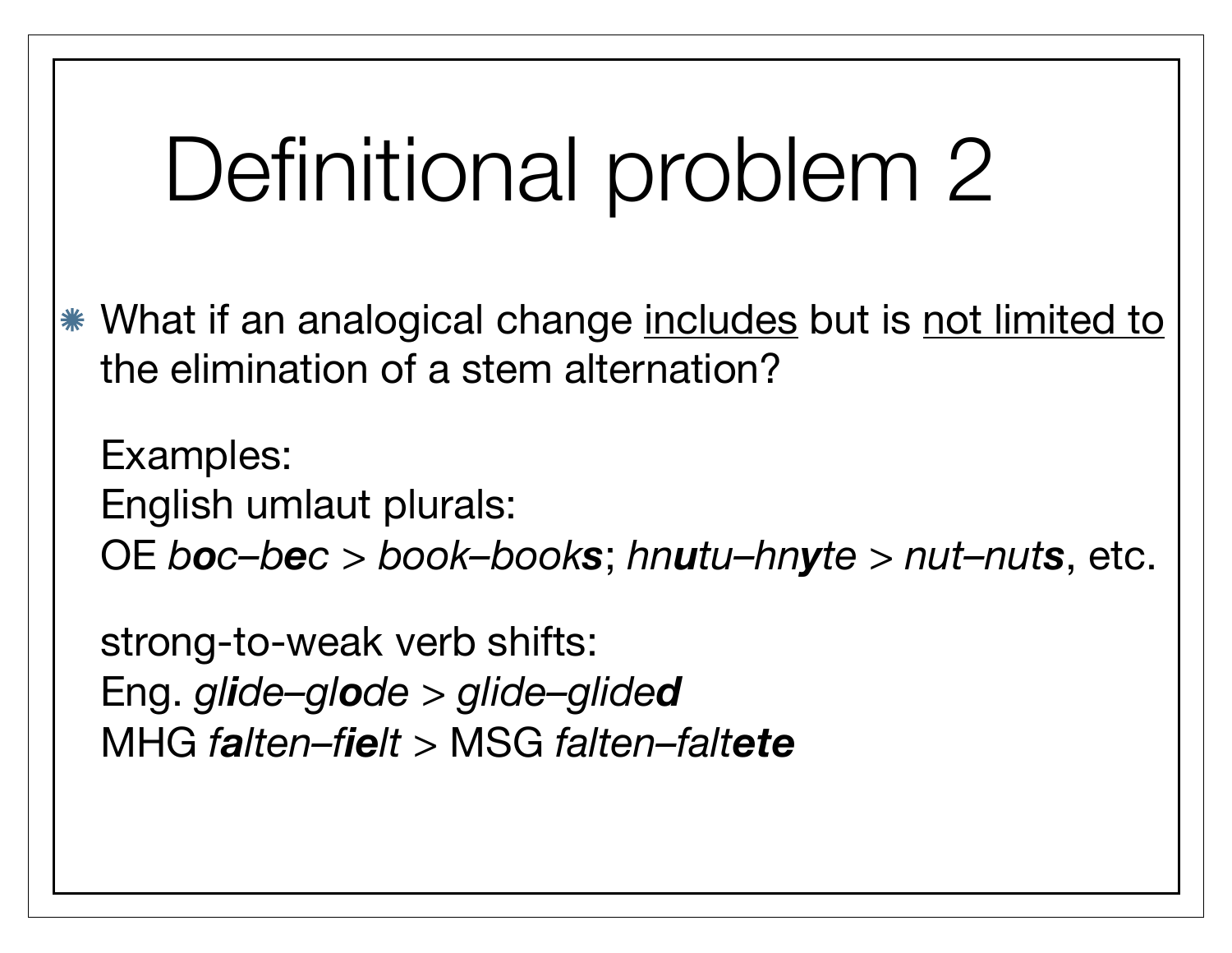### Revised definition

Paradigm leveling: A morphologically motivated innovation/change that consists **only** of the (partial or complete) elimination of a stem alternation within an (inflectional or derivational) paradigm.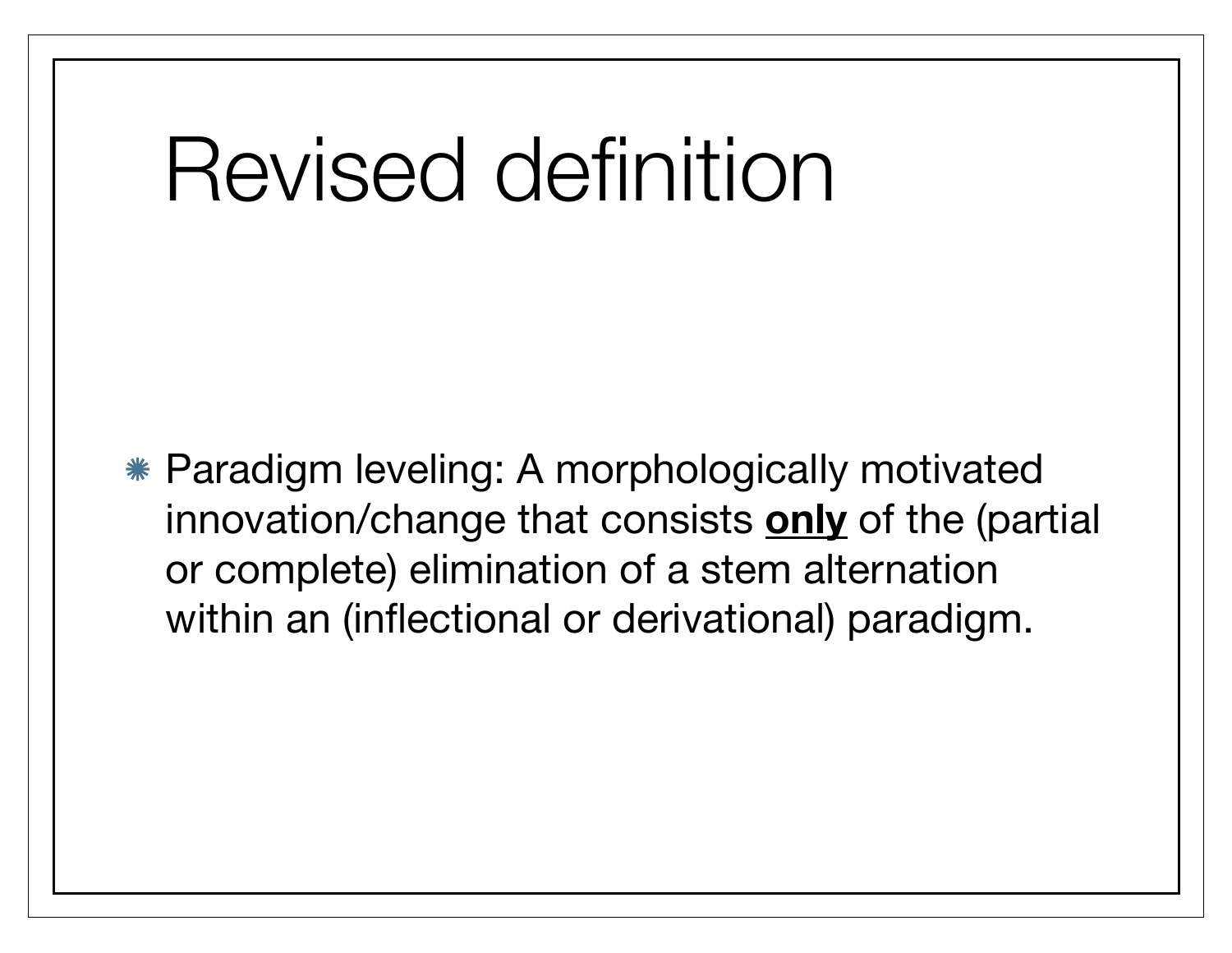### Theoretical interest

- Paradigm leveling has been a recurring focus of theoretical interest in linguistics since the 19th c.
- e.g. Paul 1886; Kiparsky 1978; McCarthy 2005; Garrett 2008; Albright 2010, and many others.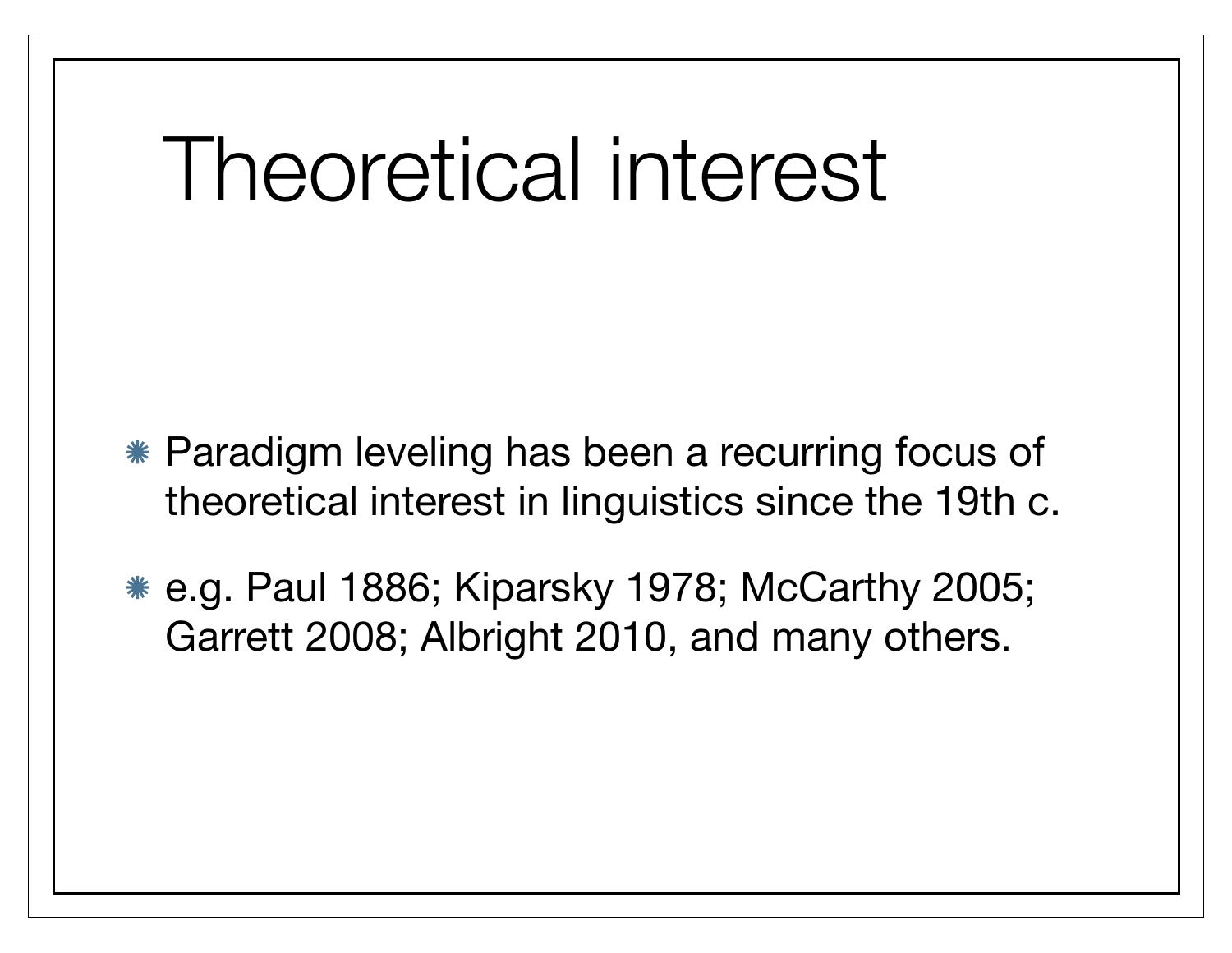### Some theoretical questions, 1

- **\* Must we assume a universal preference for non**alternating stems (or morphemes) in order to account for paradigm leveling?
- (If so, can we generalize further to a "one-form– one function" preference?)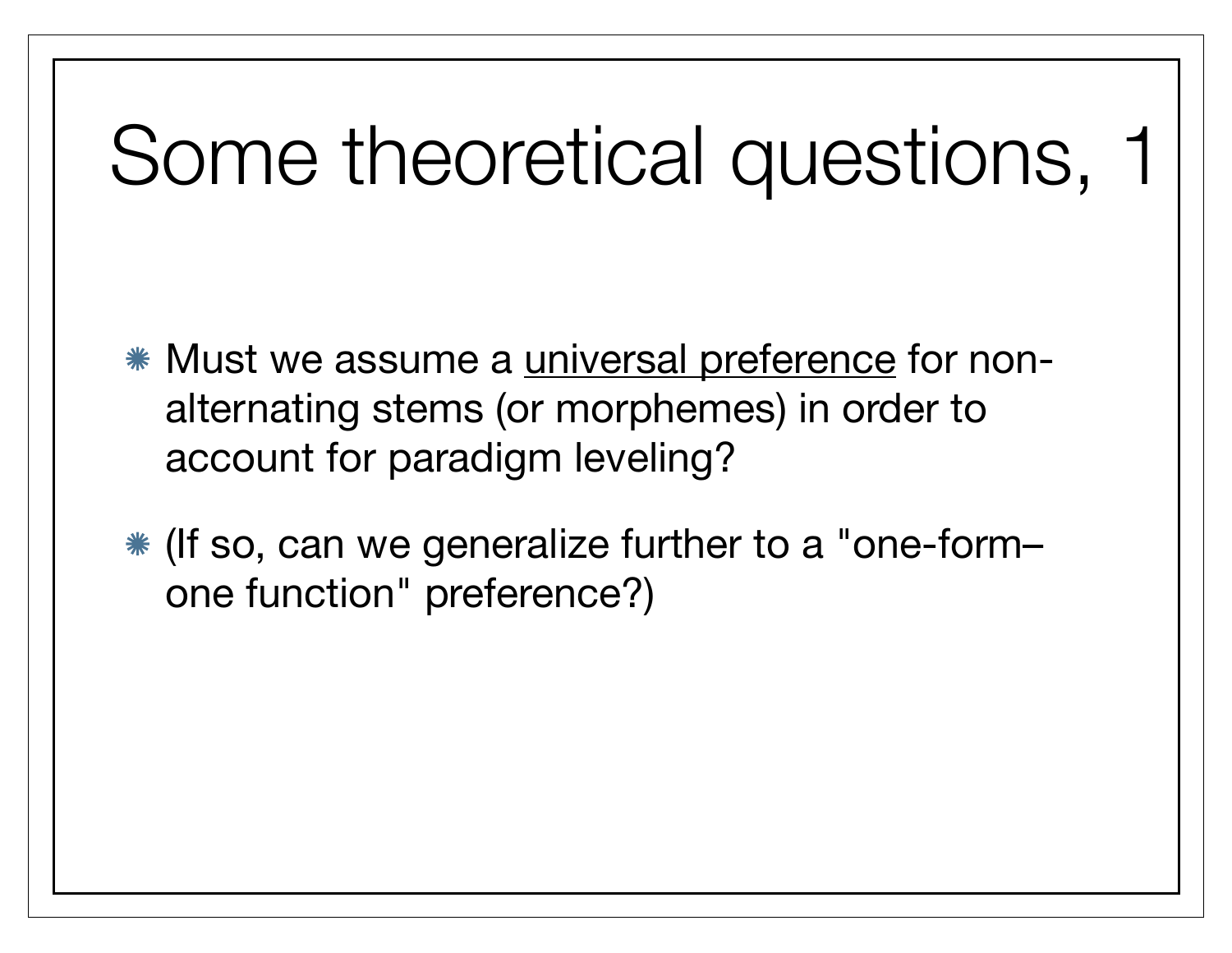# Some (related) theoretical questions, 2

- Does the (alleged/apparent) universal bias against stem alternations take the form of:
	- a constraint of synchronic grammar (OT)?
	- an acquistion bias ("Principle of Contrast")?
	- a processing bias (non-alternating stems are inherently easier to process)?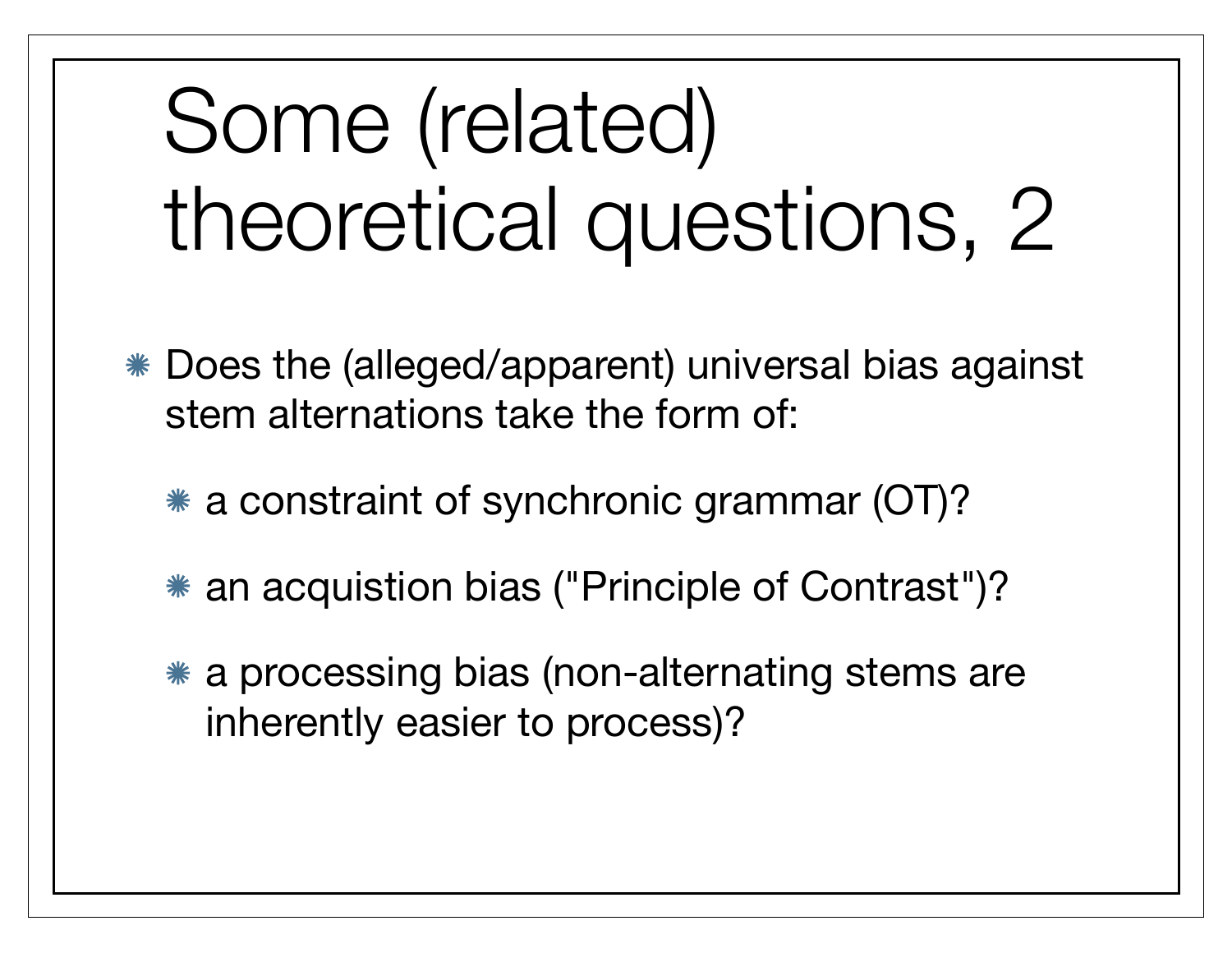Evidence of a synchronic grammatical constraint against stem alternations (?)

Leveling of phonologically conditioned (including "allophonic") alternations (see also Steriade 2000):

*ŋ*~*ŋg* in modern English: eModE *sing* /ŋ/*–singer*%/ŋg/%> *sing* /ŋ/*–singer* /ŋ/ (compare *long* /ŋ/*–longer*%/ŋg/)%

Canadian raising: write–writer/*xxit/–/xait*<sup>-/</sup> > /*xxit/–/xxit*<sup>\*</sup>/

Split-*æ* alternation in Mid-Atlantic U.S.: *pad–padding*

Devoicing of medial fricatives in Dutch (?)

German *h~ch* (?)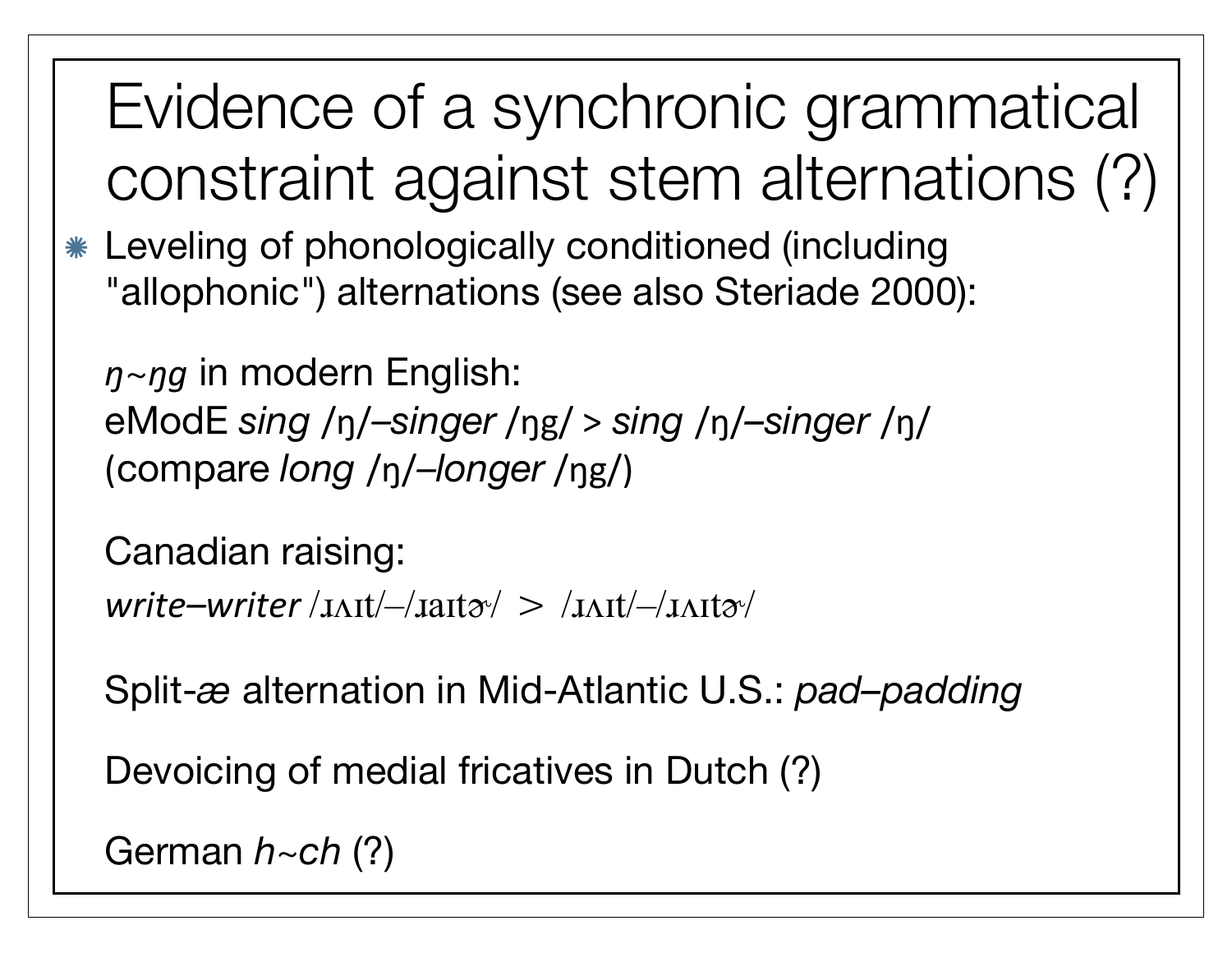## Over- vs. underapplication

- What do you think OT practitioners mean when they contrast leveling by overapplication with leveling by underapplication?
- Why would McCarthy propose an "overapplication only" principle?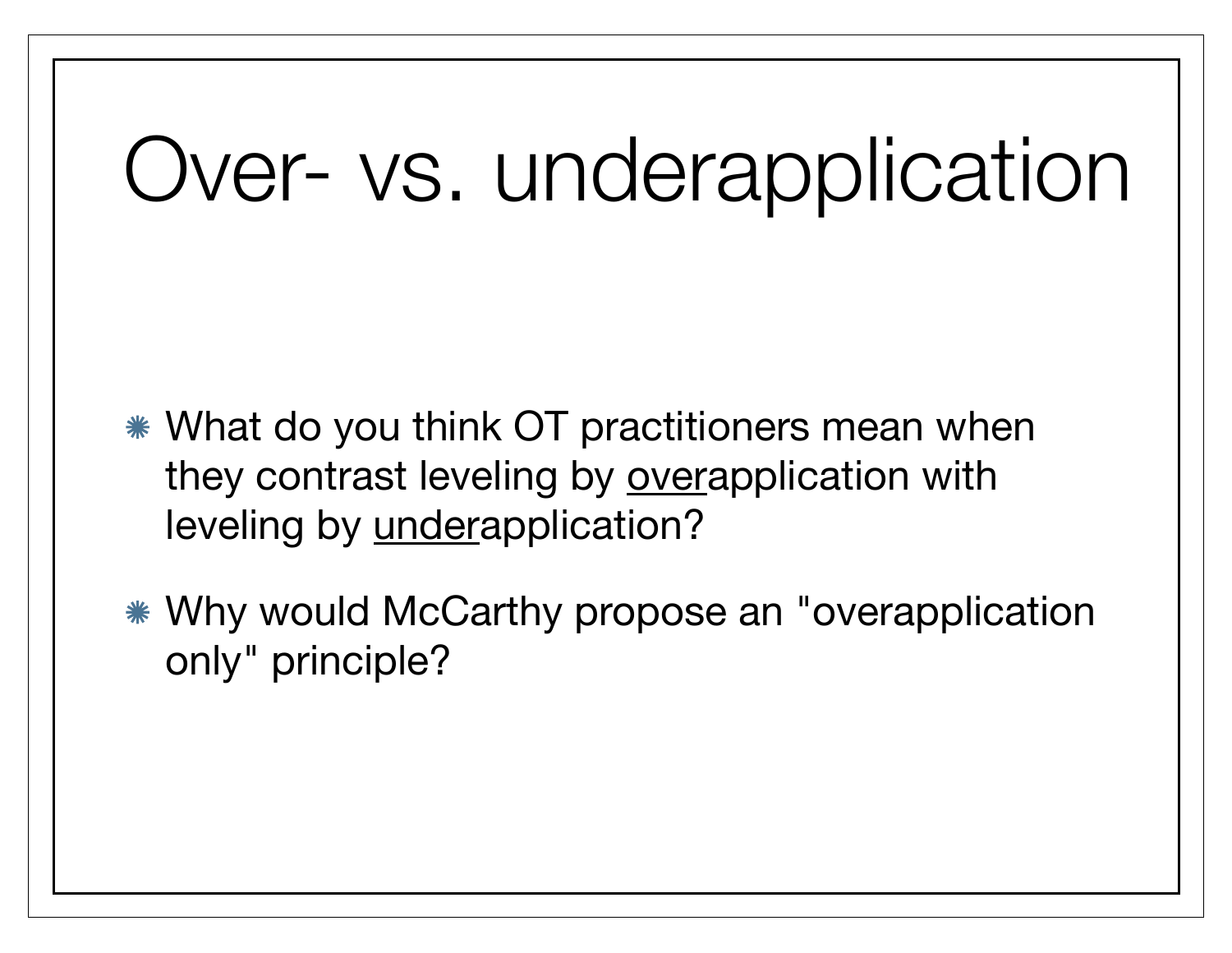Some (related) theoretical questions, 3 \* Is paradigm leveling (merely) "proportional"?

i.e.: Does it – like most other analogical change in morpho(phono)logy – simply amount to the extension of a pattern that just happens to be non-alternating? -Cf. Garrett 2008:142: "pure leveling does not exist and . . . the emergence of paradigm uniformity is always the imposition of an existing (uniform) pattern on a nonuniform paradigm."

This position (see also Paul 1886; Hill 2007; Wurzel 1984; Albright 2010 and elsewhere) challenges the need for any kind of universal bias against stem-alternations.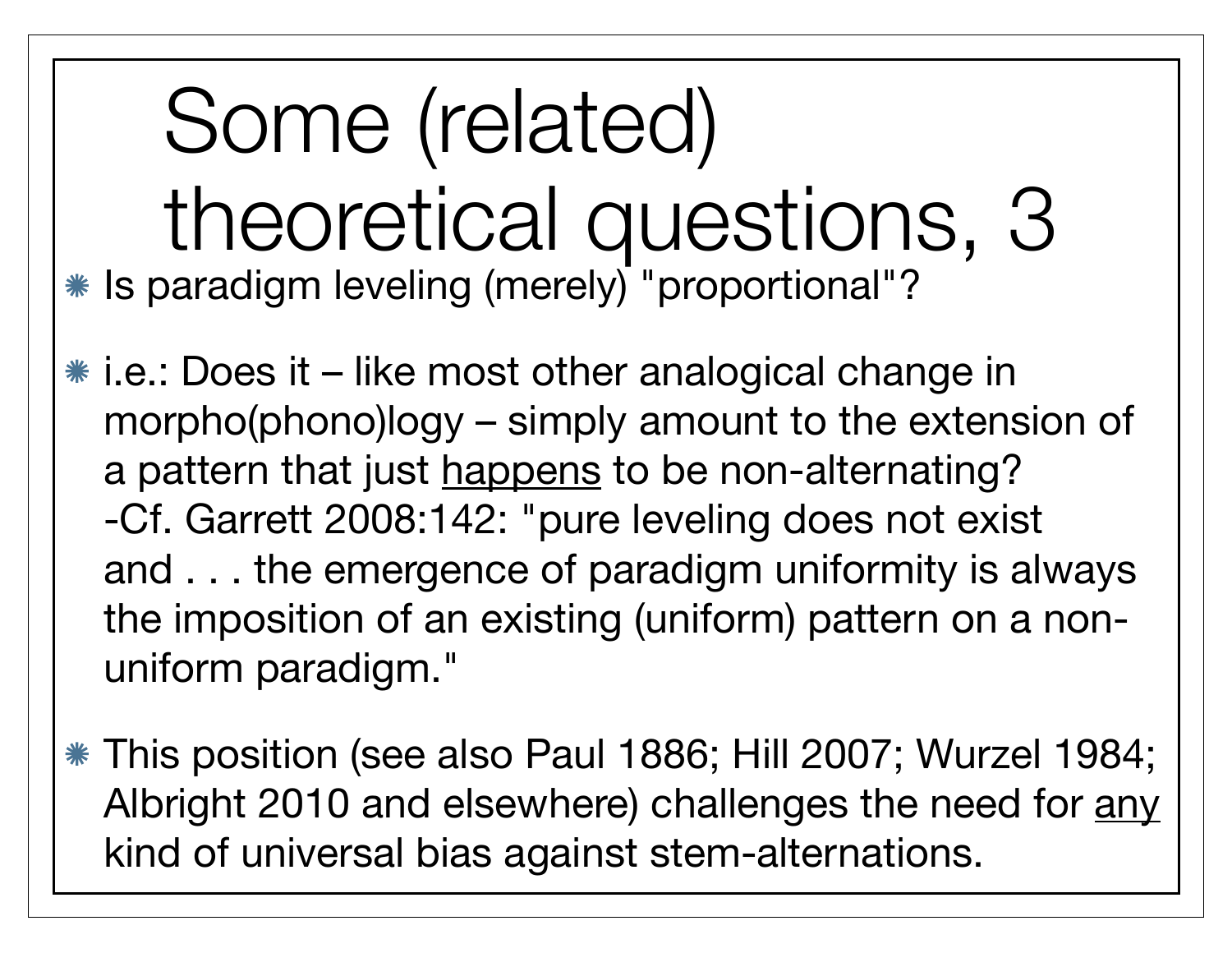### We will return...

- **\*\* ...to some of these theoretical questions in** tomorrow's class on markedness.
- Today, we will focus on the last question: the adequacy of purely "proportional" accounts of leveling.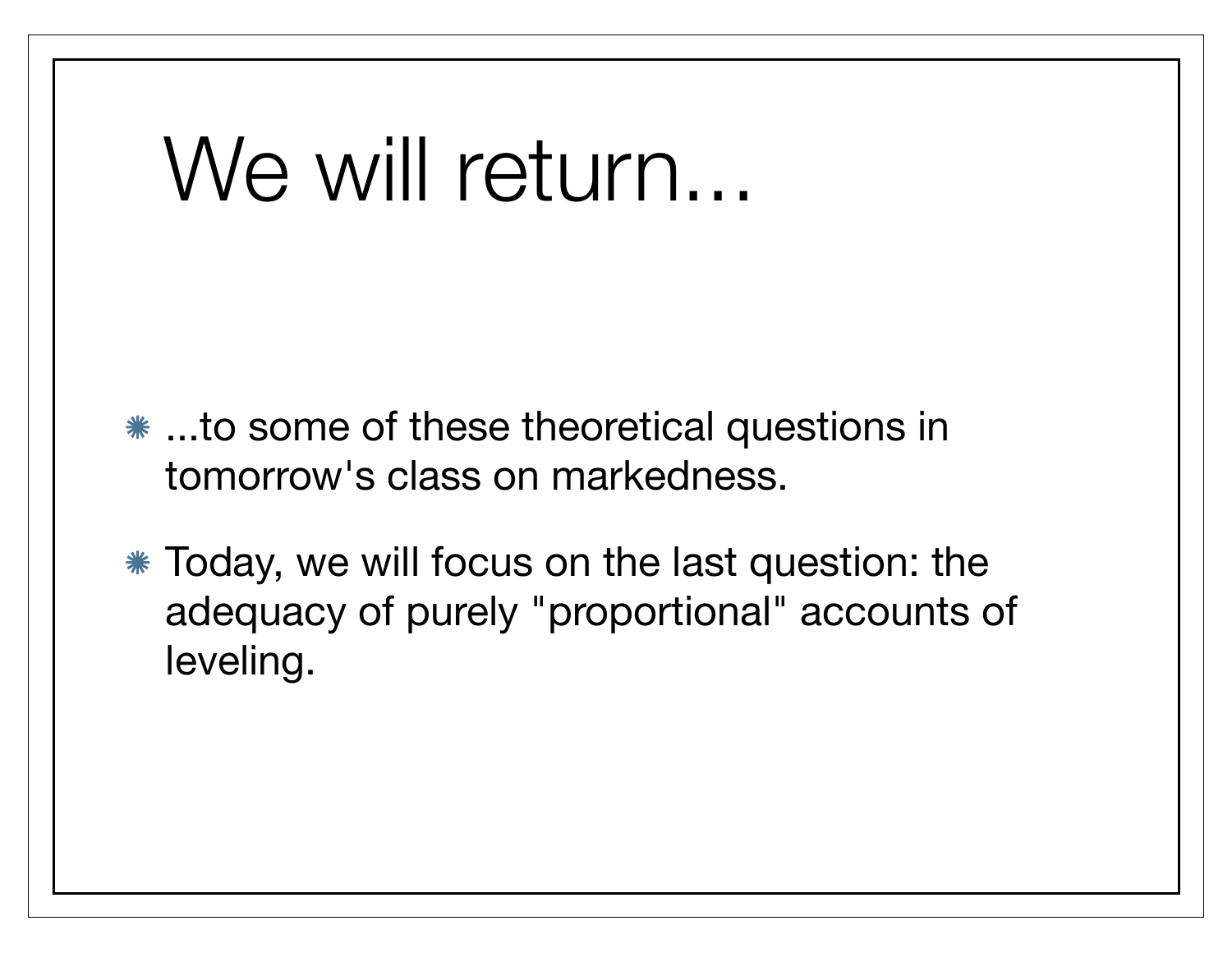# "Proportional" analogy

Paul's (1886) proportional-equation notation:

A : B = C : X, e.g. *ride* : *rode* :: *dive* : X (X=*dove*)

- reflects a strict word-and-paradigm model of morphology.
- \* In more theory-neutral terms, the basic point is that analogical innovations (always) reflect the application of an existing rule/pattern to a new item/domain.
- (Compare the alternative "assimilatory" conception of analogical change, according to which it reflects the influence of forms on related forms.)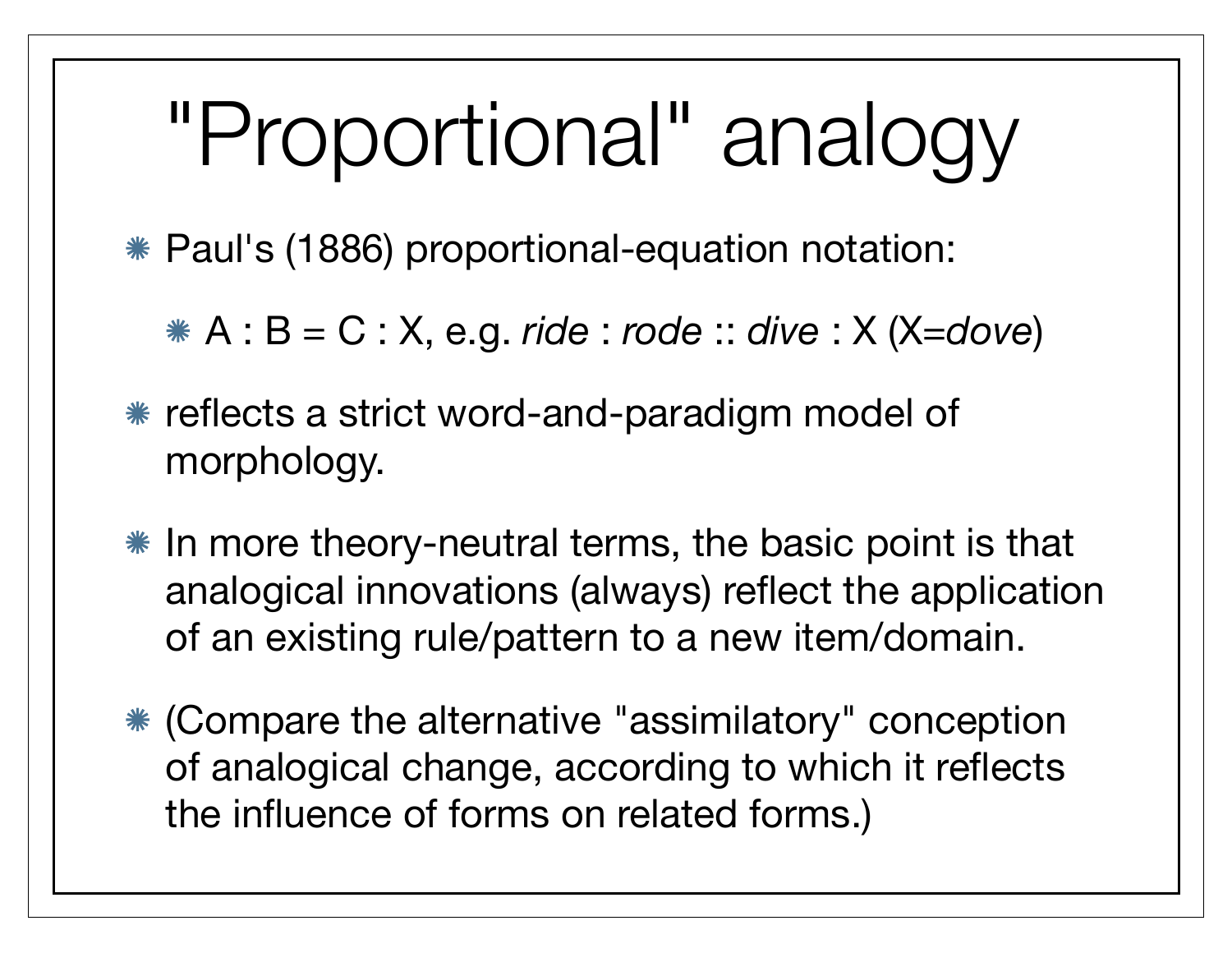# Regularizing vs. nonregularizing leveling

Even under our revised definition, most familiar instances of leveling also constitute regularization. These cases are always readily amenable to a proportional account – with no need to posit any kind of bias or preference for non-alternation.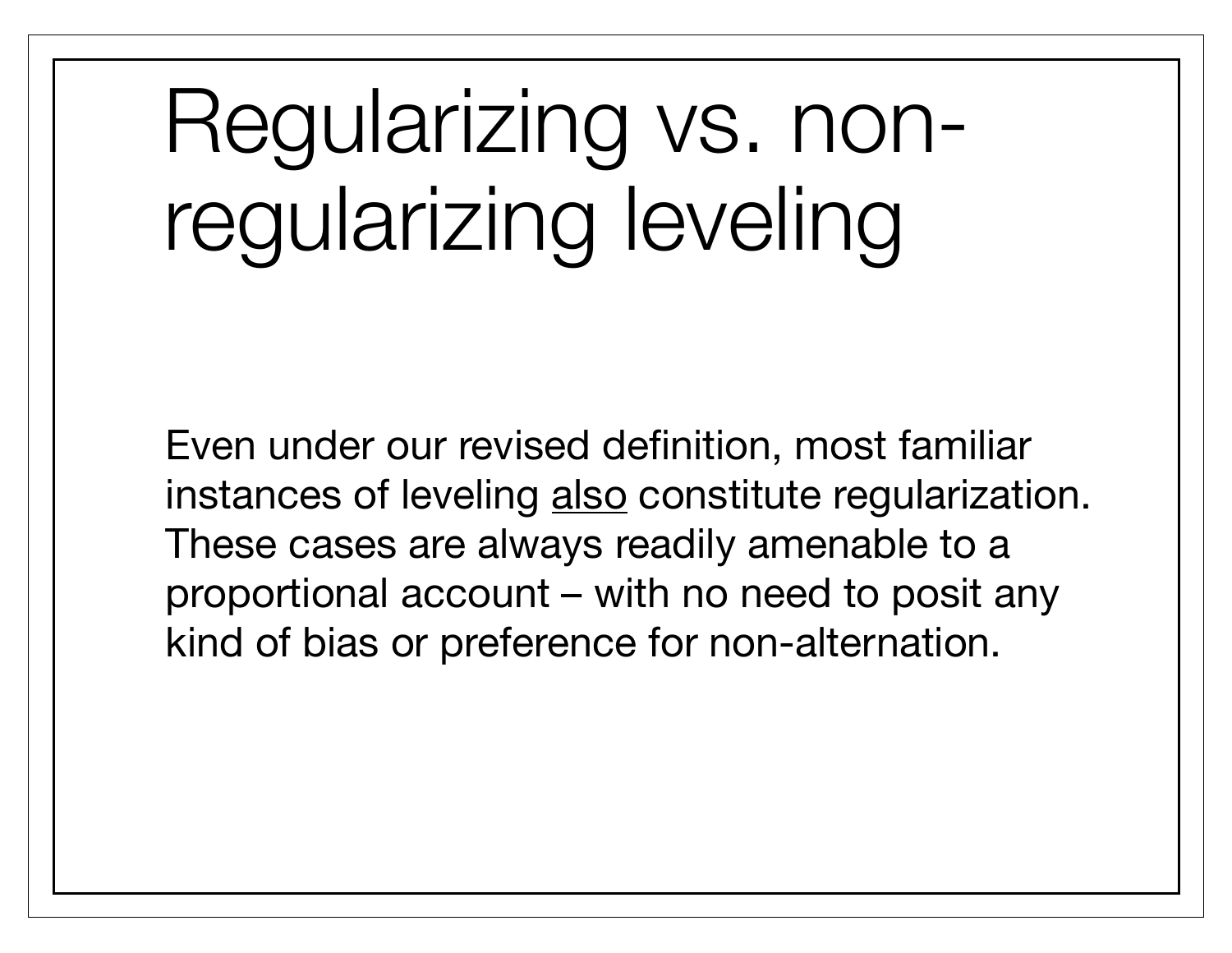### Examples of regularizing leveling, 1

(From earlier: elimination of Rückumlaut; many eliminations of *h*~*ch* alternations)

Vowel length and consonant voicing alternations in Eng. weak verbs: *believe-beleft* > *believe believed*; *deem–dem(p)t > deem– deemed*

Vowel alternations within pres. tense of German verbs: MHG *(ich) giu*ʒ*e–(wir) gie*ʒ*en > gieße–gießen* MSG *fahren–fährst–fährt =* dialectal *fahren–fahrst–fahrt*

Umlaut in English comparatives/superlatives: *old–elder–eldest > old–older–oldest*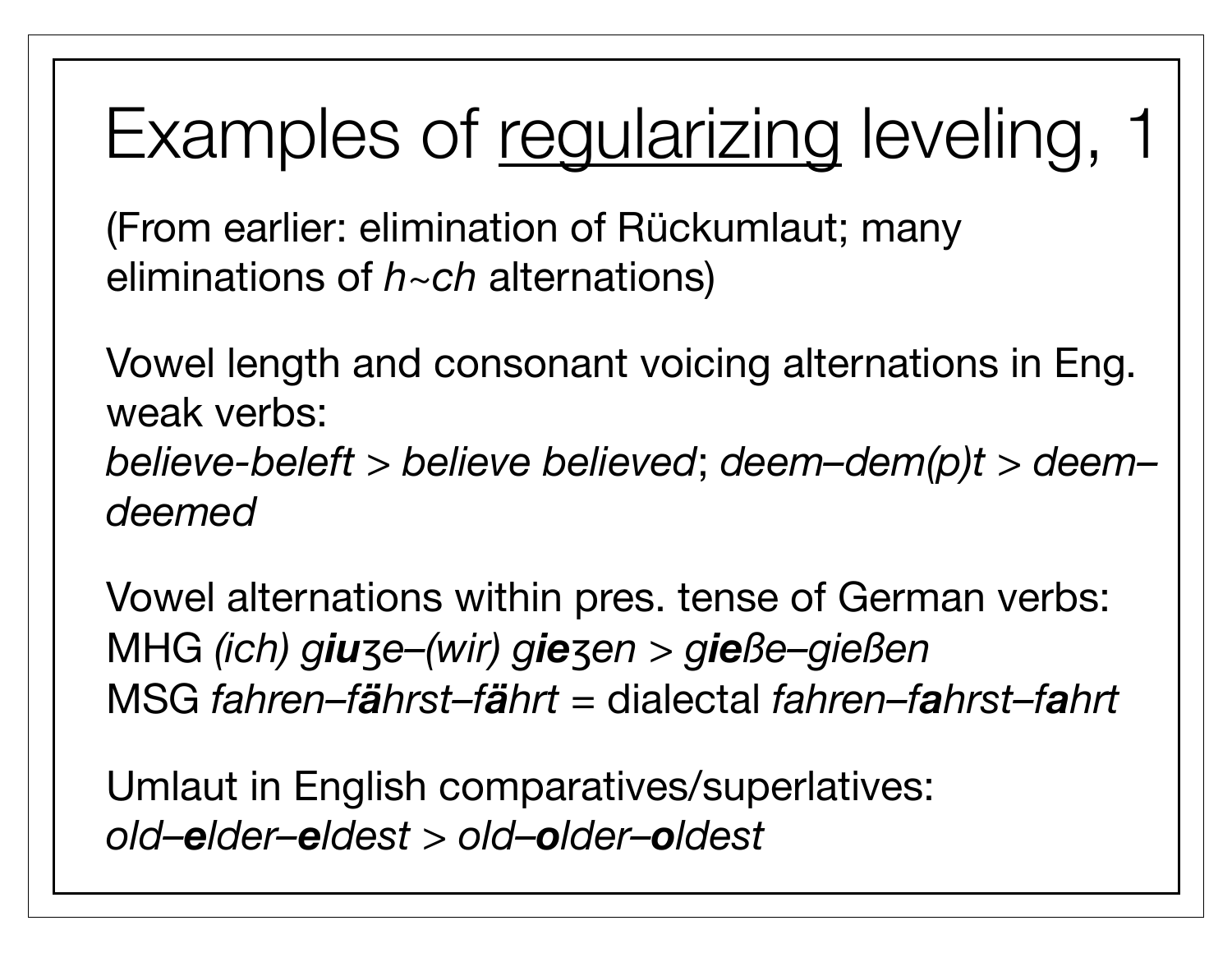### Examples of regularizing leveling, 2

- simplex/geminate in OHG *ja*-stem nouns eOHG *beti–bettes* > *betti–bettes* 'bed'
- Umlaut in gen./dat sg. of OHG *n*-stem nouns: eOHG *hano–henin* > *hano–hanin/hanen* 'rooster'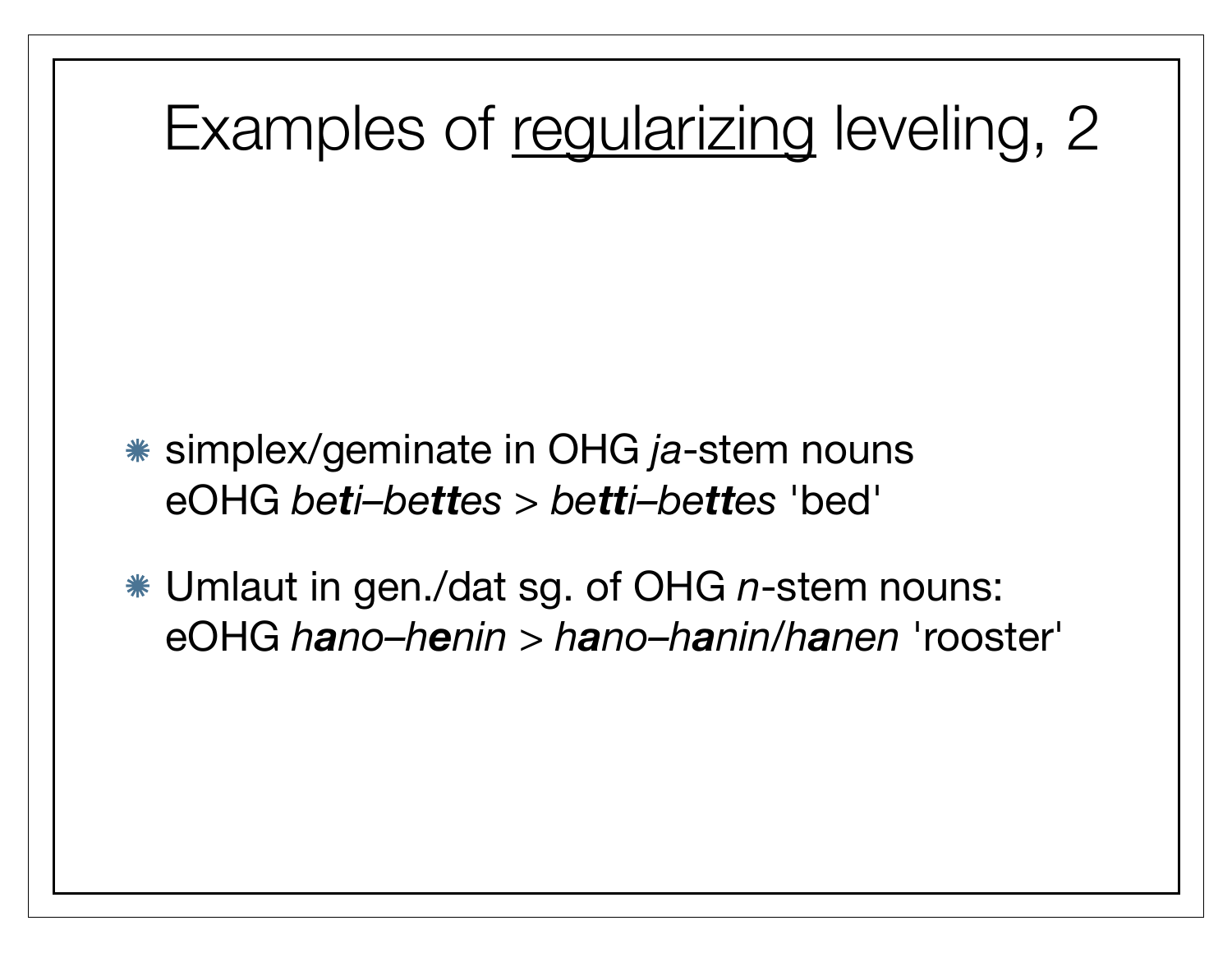Partial leveling (the main kind of nonregularizing leveling)

\* Two types:

- 1) Alternation eliminated only in part of paradigm:
- e.g.: within preterite of strong verbs:

MHG: *bieten–bôt–buten–geboten*

> MSG: *bieten–bot–boten–geboten*

\* 2) Only some aspects of an alternation are eliminated:

e.g.: lMHG *le*ː*sen*–*lĭst > MSG le*ː*sen*–*li*ː*st* <liest> 'read'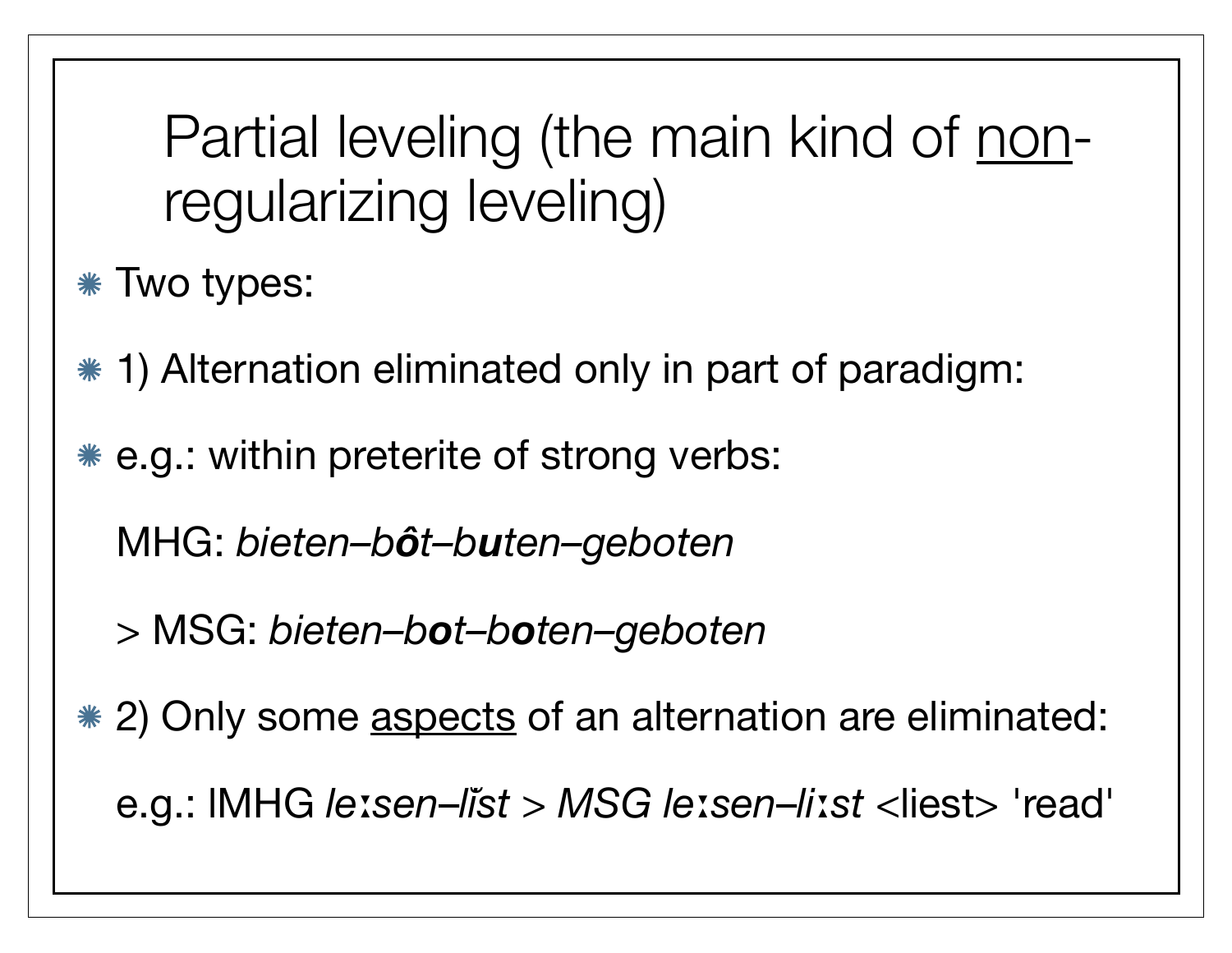### Partial leveling is potentially problematic...

- **\*\*** ...for any "proportional" account of paradigm leveling because the new (partially leveled) pattern of alternation would have to already occur elsewhere in the language:
- This is no problem in some cases: OE *frēosan–froren* > lME *frēsen–frōsen* 'freeze' – existing models for the new pattern include *b*ē*odan–boden* 'offer'
- But what about: *le*ː*sen*–*lĭst > le*ː*sen*–*li*ː*st*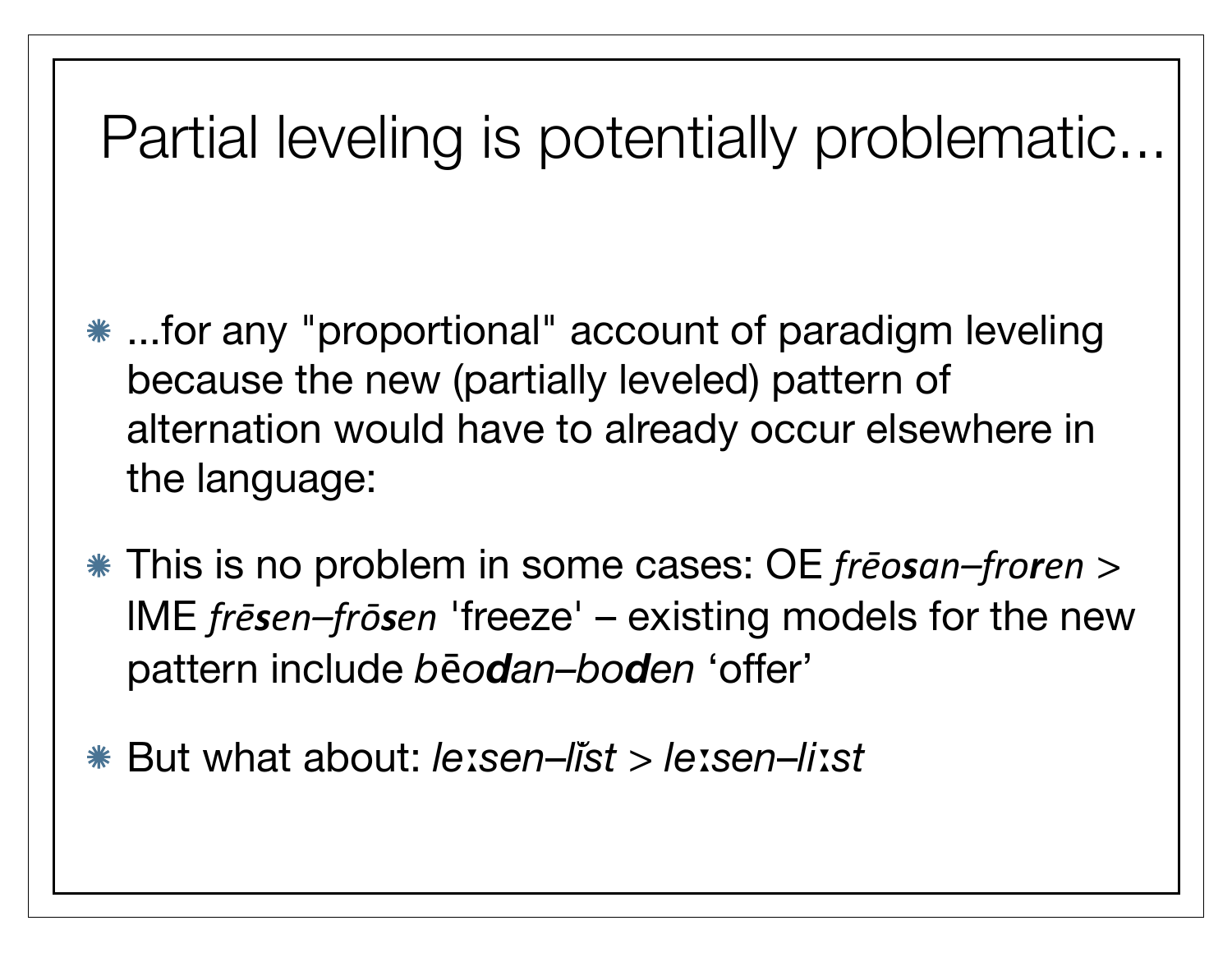# Type-1 partial leveling in Yiddish irreg. verbs:

| infinitive   | geben 'give' | visan 'know' |
|--------------|--------------|--------------|
| 1sg          | gib          | veys         |
| 2sg          | gist         | veyst        |
| 3sg          | git          | veys(t)      |
| 1pl          | gibən        | veysen       |
| 2pl          | git          | veyst        |
| 3pl          | gibən        | veysen       |
| sg. imp.     | gib          | veys         |
| past partic. | gegebən      | gevust       |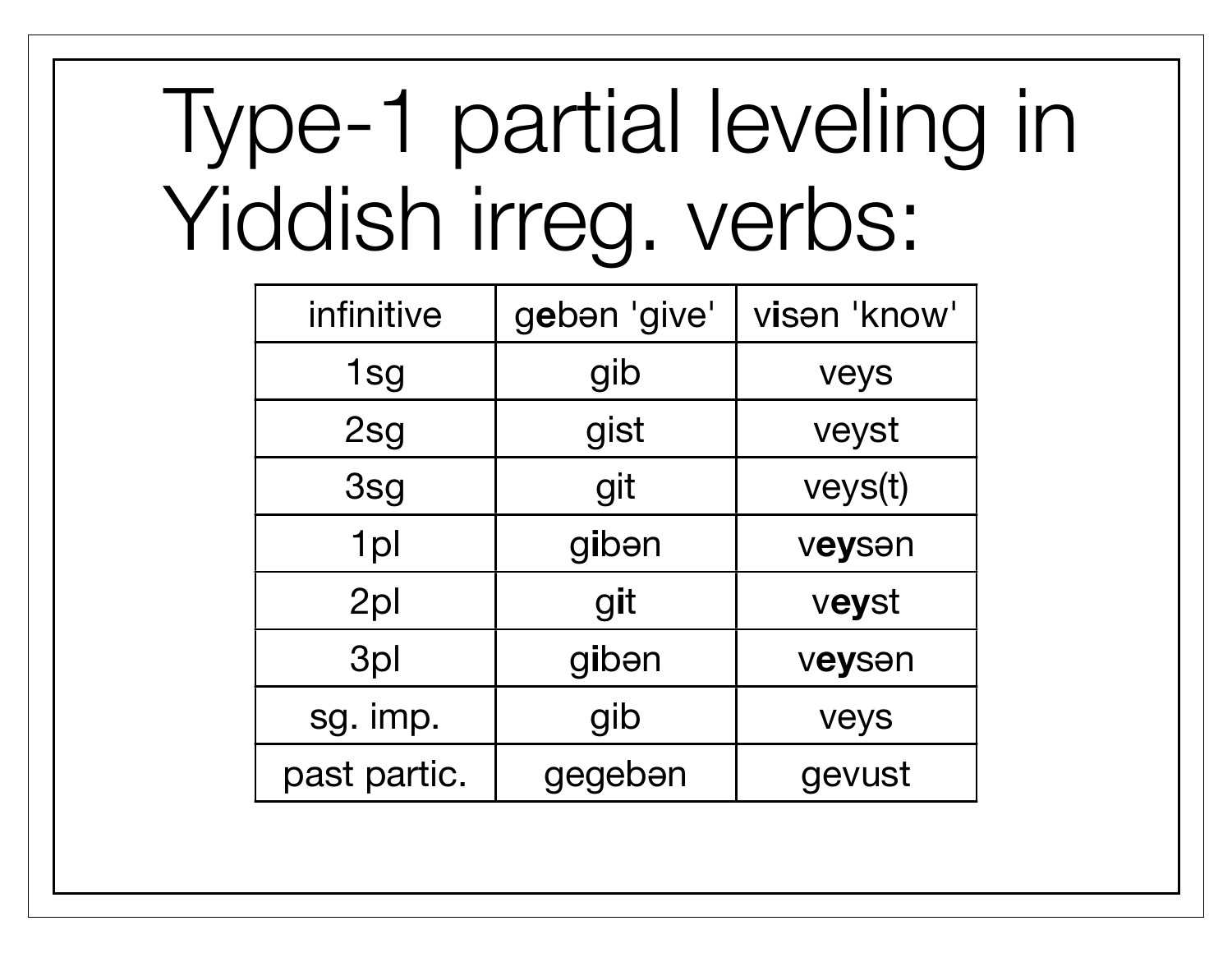# Type-1 partial leveling is unproblematic...

...for proportional accounts, so long as the part of the paradigm affected by the leveling becomes regularized (as in the Yiddish example above).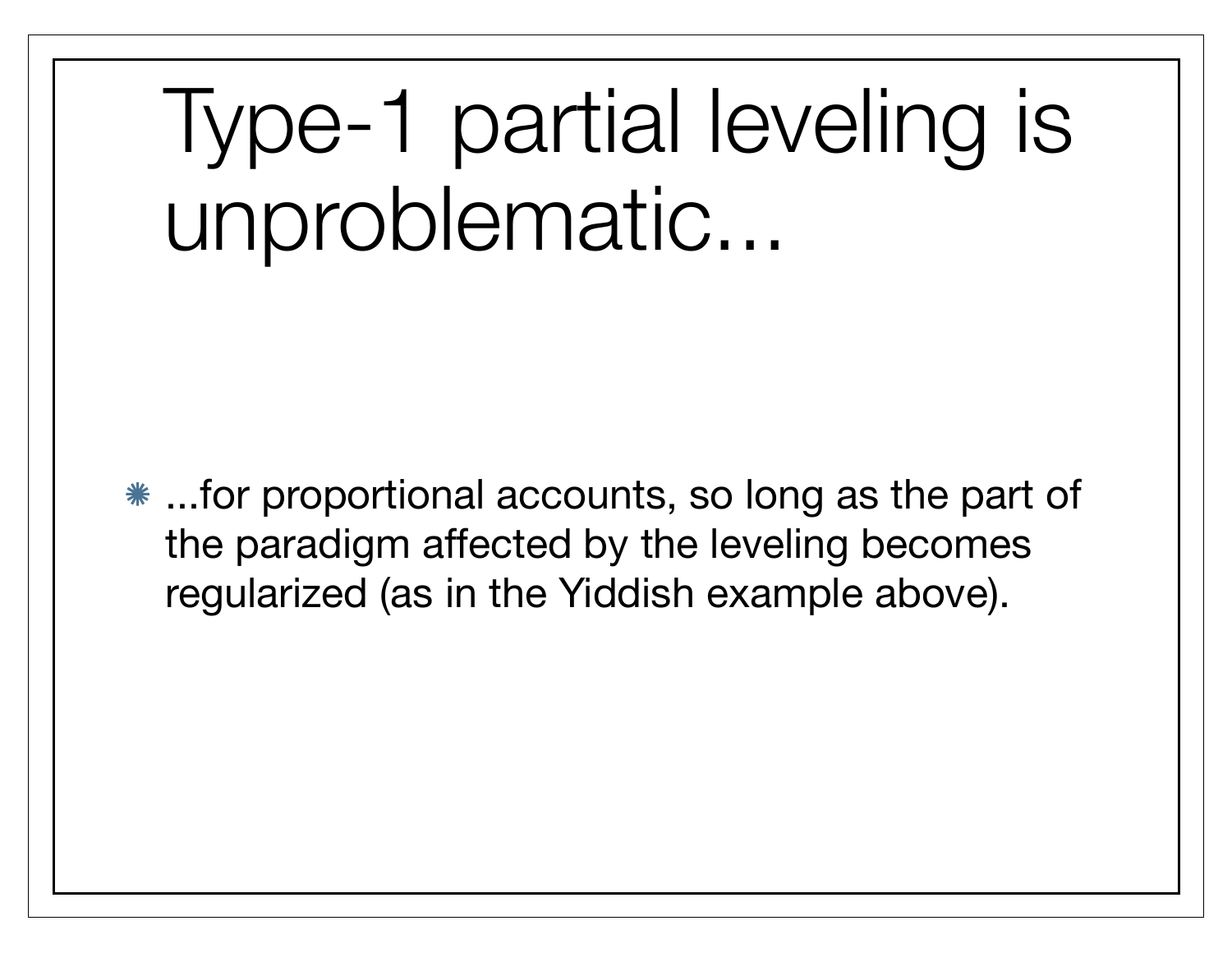### Type-2 partial leveling in some OE/OHG weak verbs

- eOE *cweccan–cweahte* > lOE *cweccan–cwehte* 'quake', (similarly *dreccan* 'afflict', *leccan* 'moisten', *reccan* 'narrate', *streccan* 'stretch', *þeccan* 'cover', *weccan* 'awaken')
- orig. OHG *decken–dahta* > Bav./Frk. *decken–dacta (similarly lecken, (ir)recken* 'reach, achieve', *smecken* 'taste', *strecken, wecken*)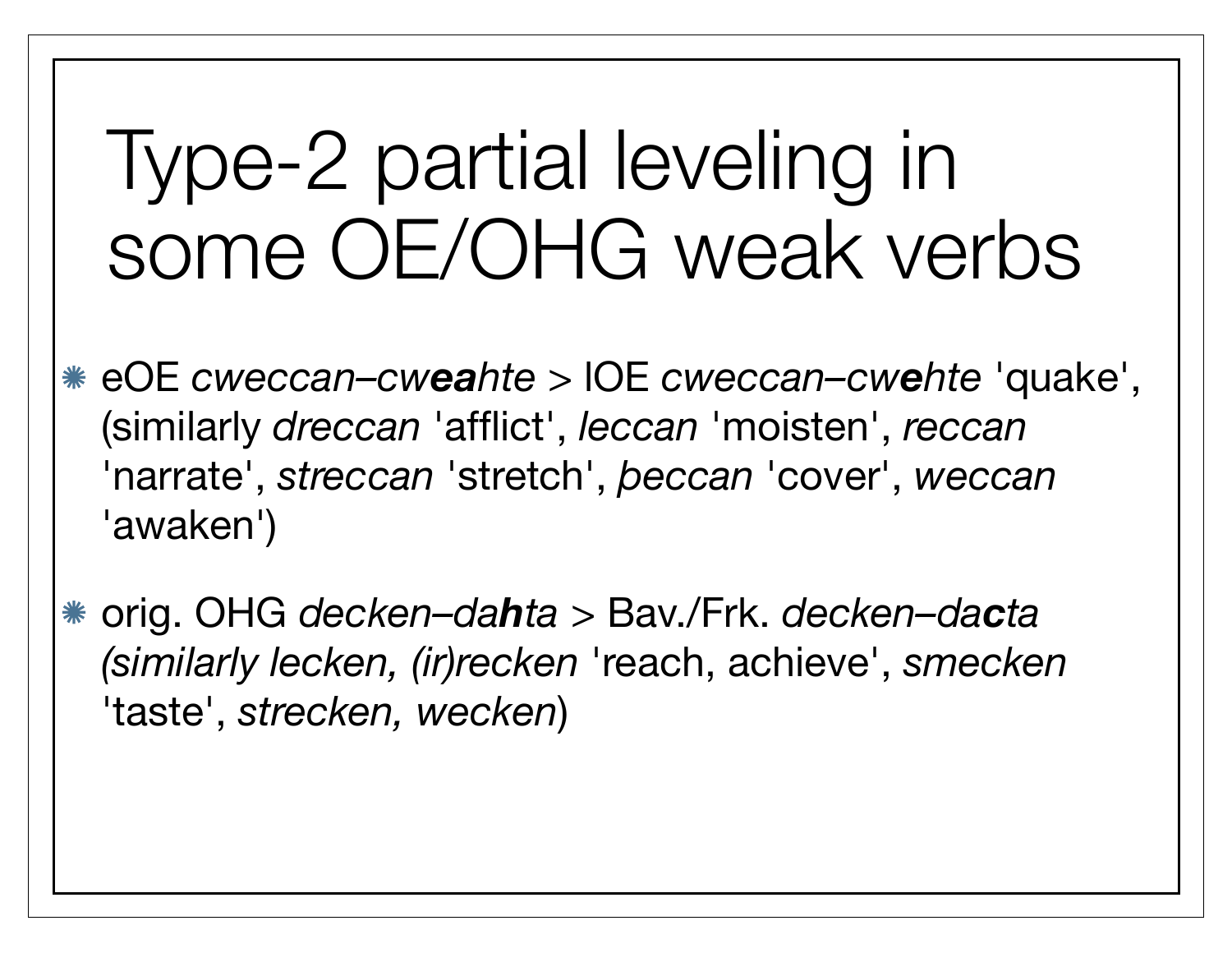### More examples of type-2 partial leveling

MHG sitzen-gesëzzen > dialectal sitzen-gesetzen

eME chesen-coren (/k-/) > IME chesen-choren > chesen-chosen

ME swer(i)en-sor(e)n > ModE swear-sworn

\* Which of these examples are problematic for a proportional account?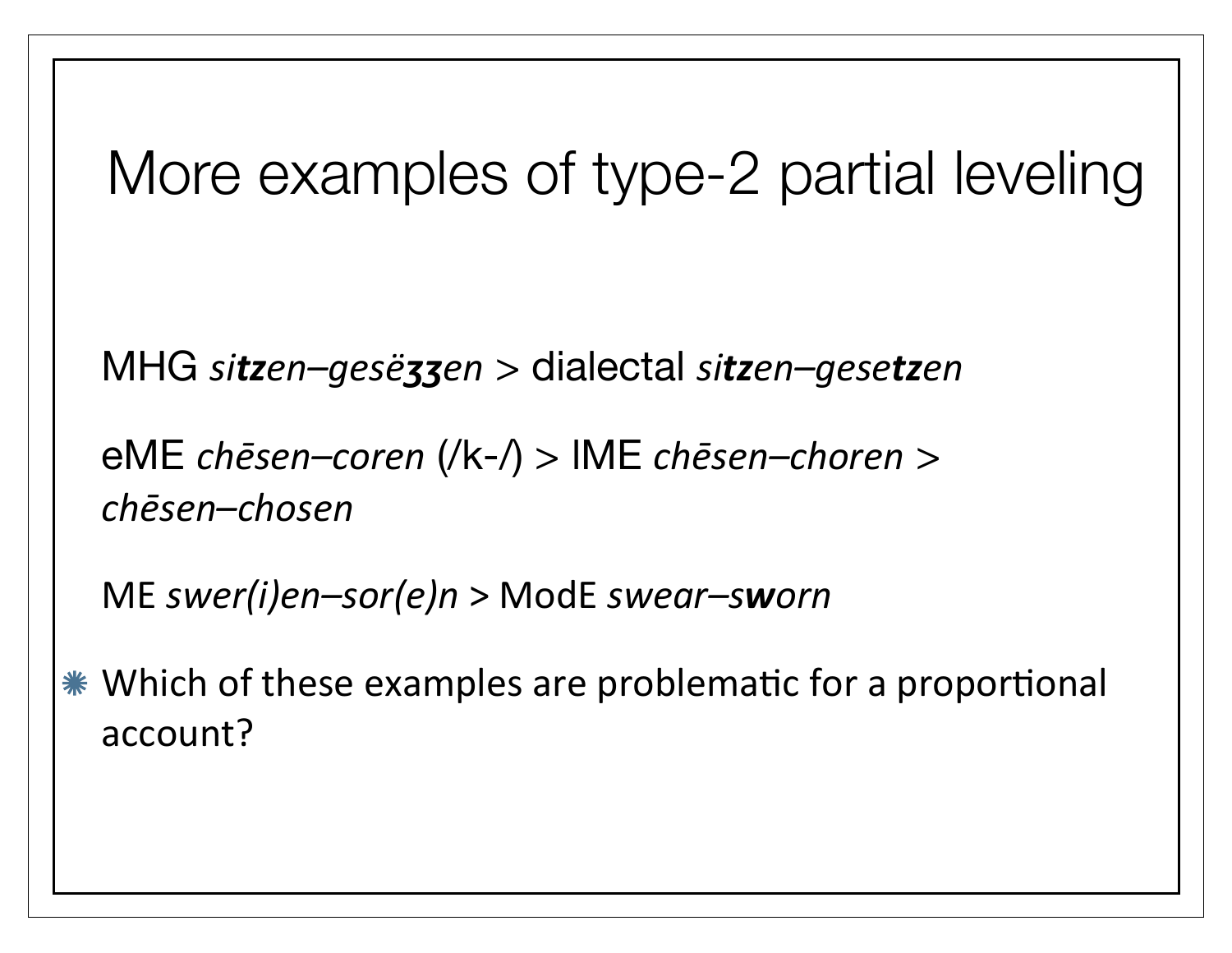# Other types of nonregularizing leveling

\* Some hypothetical examples:

*child–children* > /tʃaɪld/–\*/tʃaɪldɹən/ *long-length* > *long–\*longth* (etc.) *mean–meant* > /miːn/–\*/miːnt/ (etc.)

*groß–größt-* > *groß–\*großt*- (vs. *großest*-)

The fact that these changes are (as far as I know) unattested might be cited as support for a proportional account of leveling.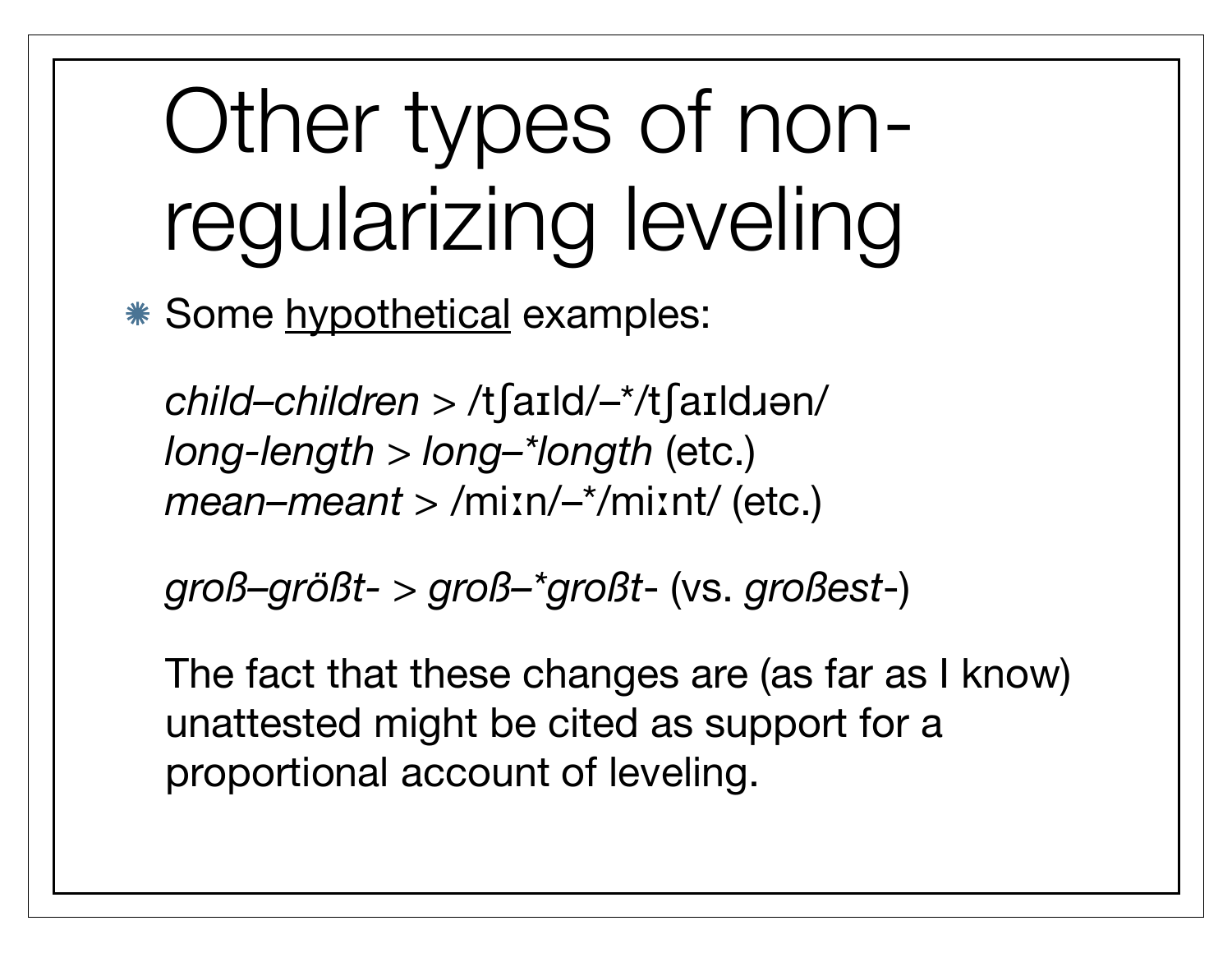# But some cases of partial leveling...

truly do appear problematic for a purely proportional account: *le*ː*sen*–*lĭst > le*ː*sen*–*li*ː*st cweccan–cweahte* > lOE *cweccan–cwehte*

Similar examples from other languages lead Kiparsky (1992:58) to assert: "LEVELING...is 'non-proportional' because it does not require a non-alternating model paradigm", and that "partial leveling [...] is especially recalcitrant to proportional treatment".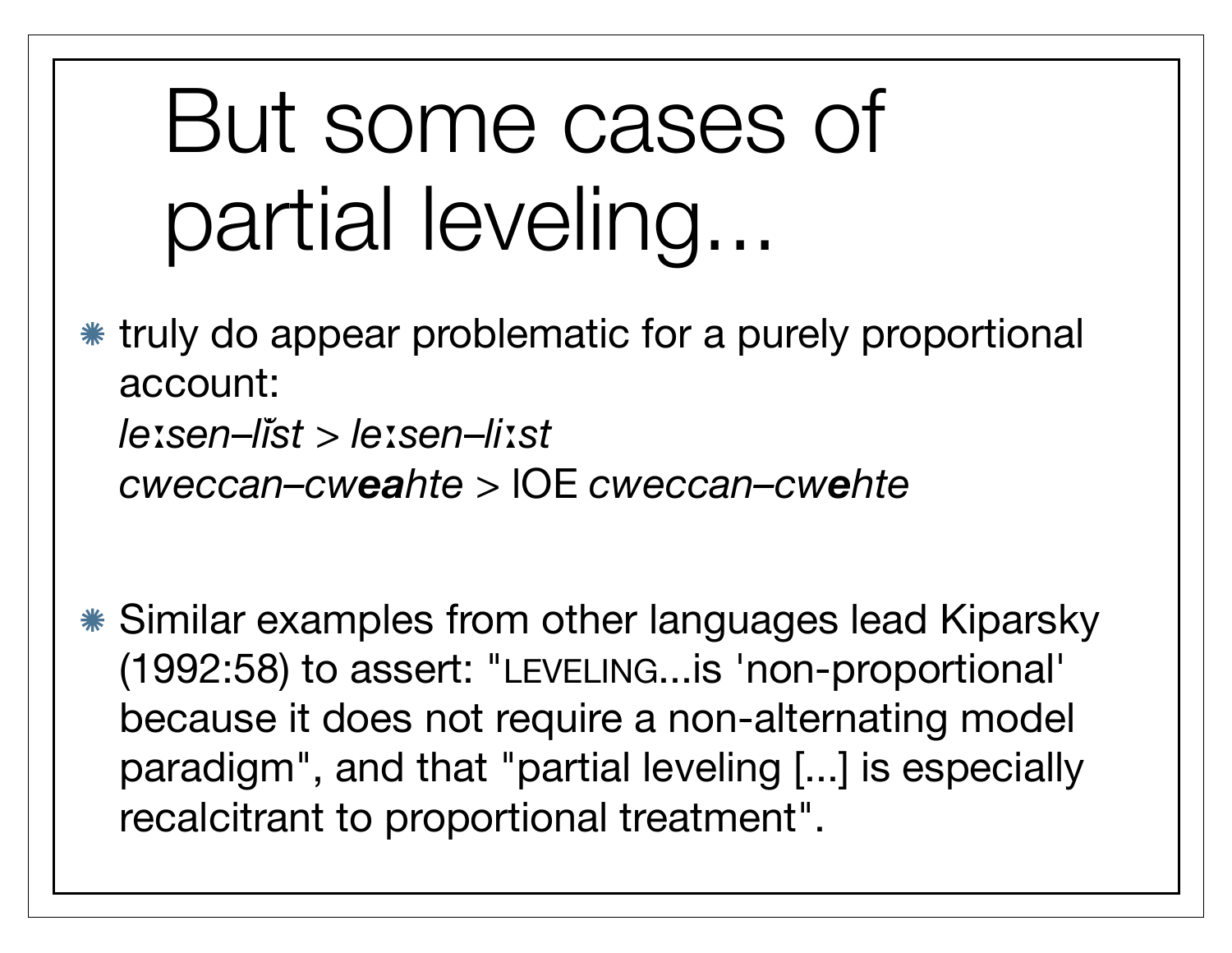- **If (some) paradigm leveling does have a non**proportional aspect to it, what kind of mechanism could account for this aspect of leveling.
- **K** Remember: One of the most attractive things about the idea of proportional analogy is that the mechanism is so straightforward: Speakers guess at forms that they don't know, based on patterns they've discerned across forms that they do know.
- This mechanism isn't available for "nonproportional" innovations.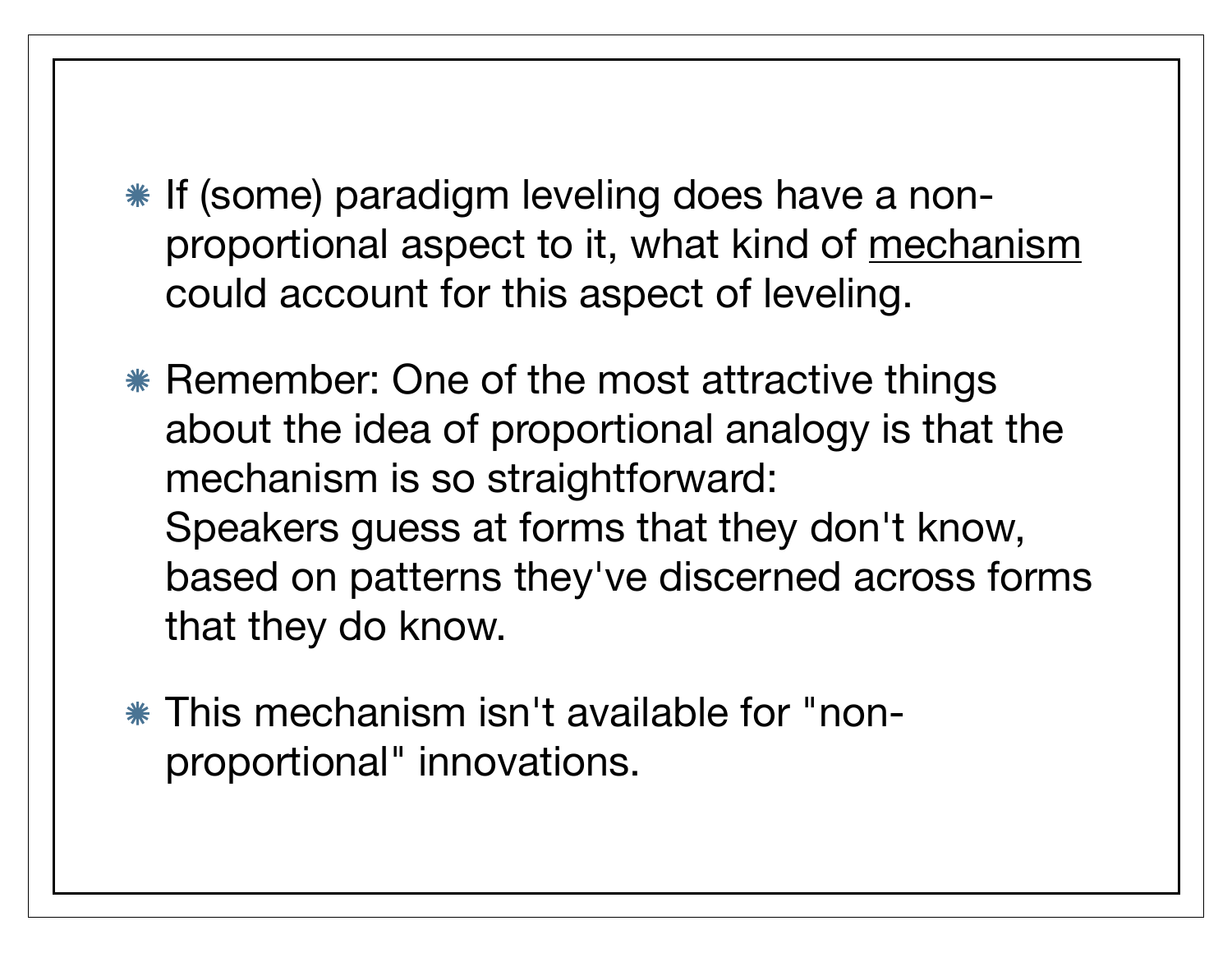# The mechanism of folk etymology:

"It is entirely normal that people do not perceive the words that they hear exactly, in accordance with their sound components, but rather partially guess at them, usually supported by the meaning expected from the context. Naturally, people's guesses favor sound complexes that are already familiar to them, and in this way a meaningless part of a larger word can – already at the first hearing – be replaced by a similar sounding common word." (Paul 1886[1920: 221])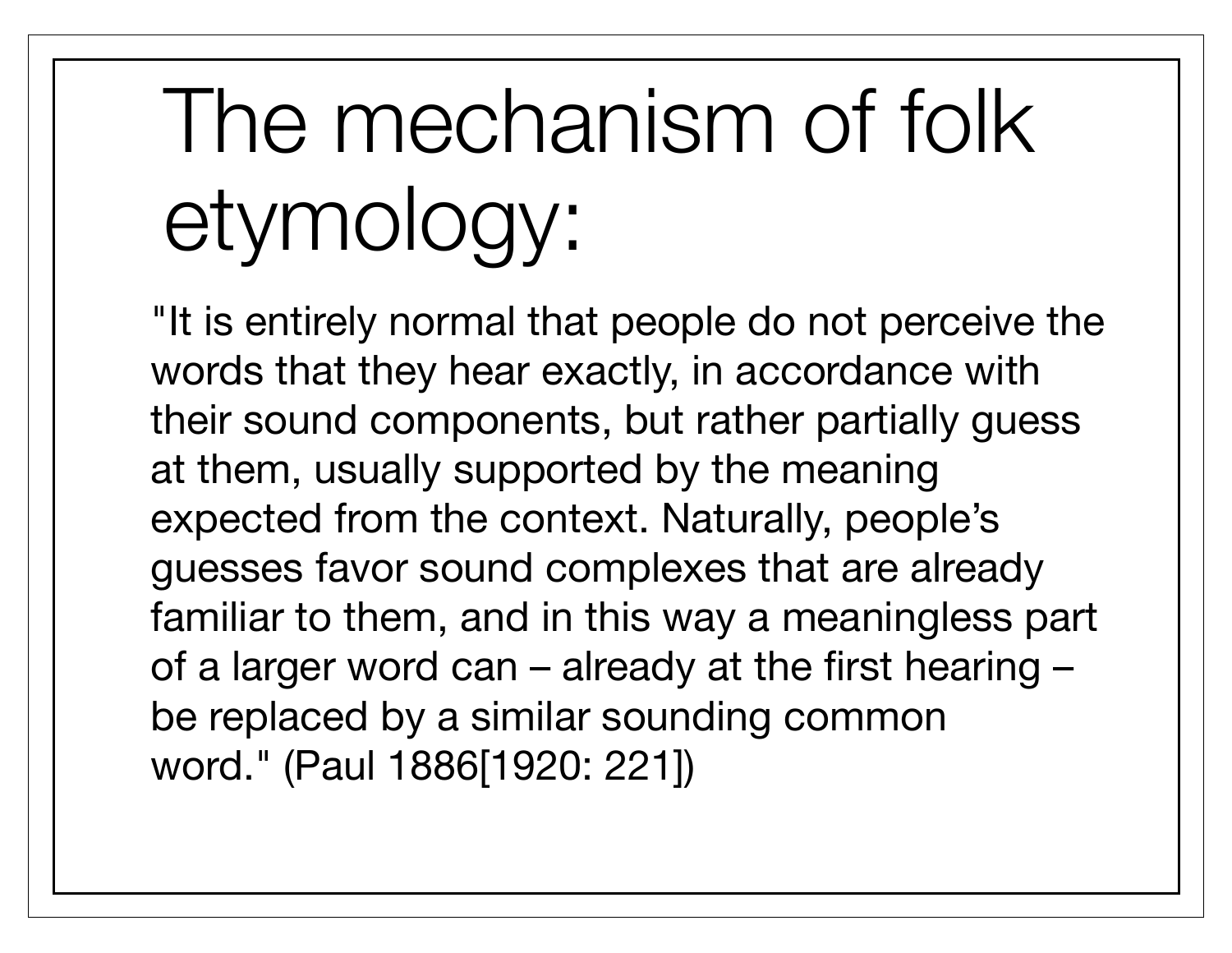#### Paul puts it in terms of mishearing. In many cases, it may be more a matter of **phonological reanalysis**:

A hearer accurately hear what sounds a speaker has produced, but – biased by related forms – the hearer has innovative ideas about what sounds the speaker was really shooting for – cf. Ohala's (1993) hypercorrection and hypocorrection.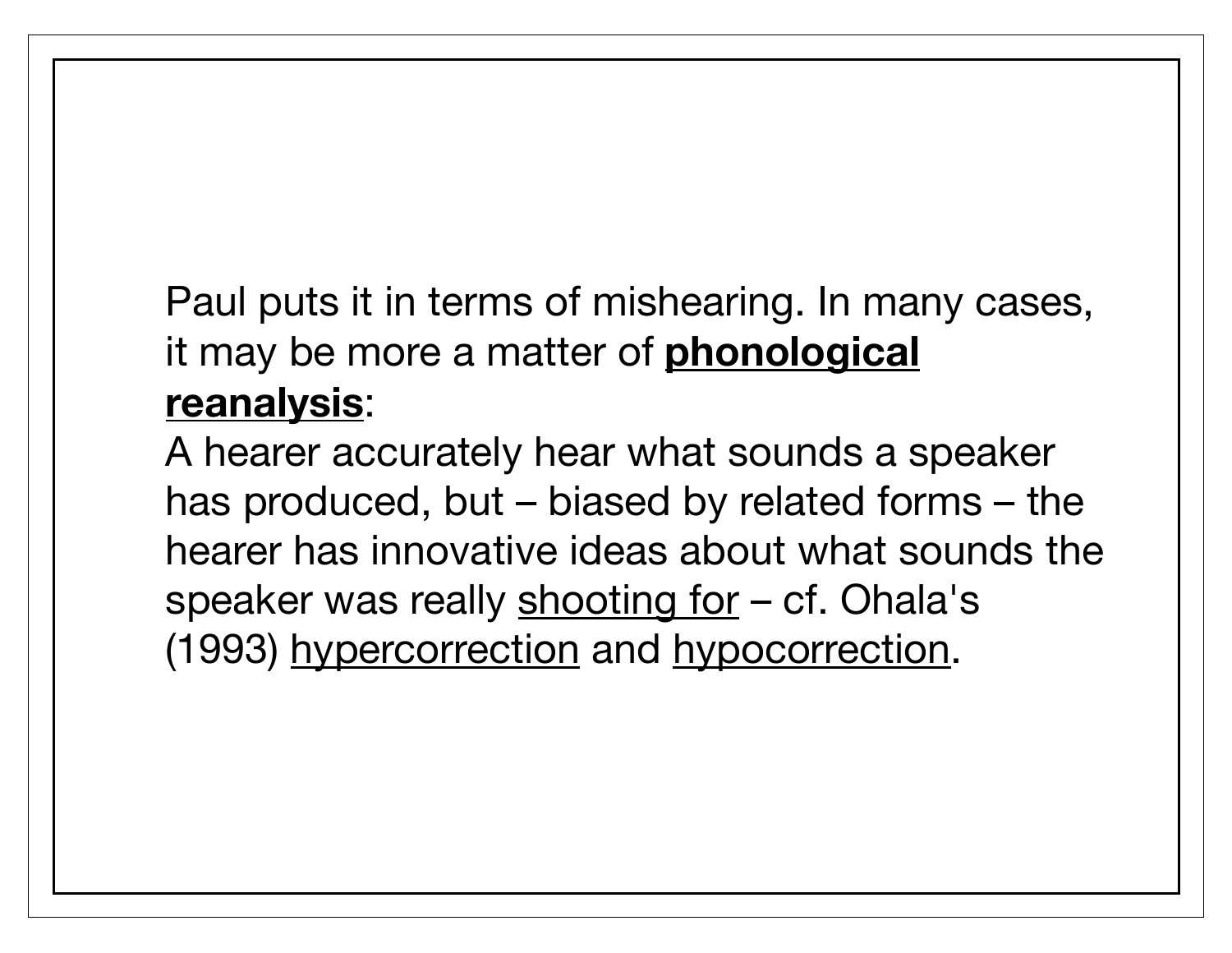### Examples of folk-etymology

Eng. bridegroom < bryd 'bride' + guma 'man', r inserted due to association with unrelated groom

Eng. foremost, utmost, etc. <  $OE$  m-est (cumulative superlative ending), changed to -most due to assocation with unrelated most

Eng. land lover  $<$  land lubber, winfall  $<$  windfall, etc.

Ger. Einöde  $<$  MHG einœte 'middle of nowhere',  $d$  > t due to association with unrelated Öde 'barrenness'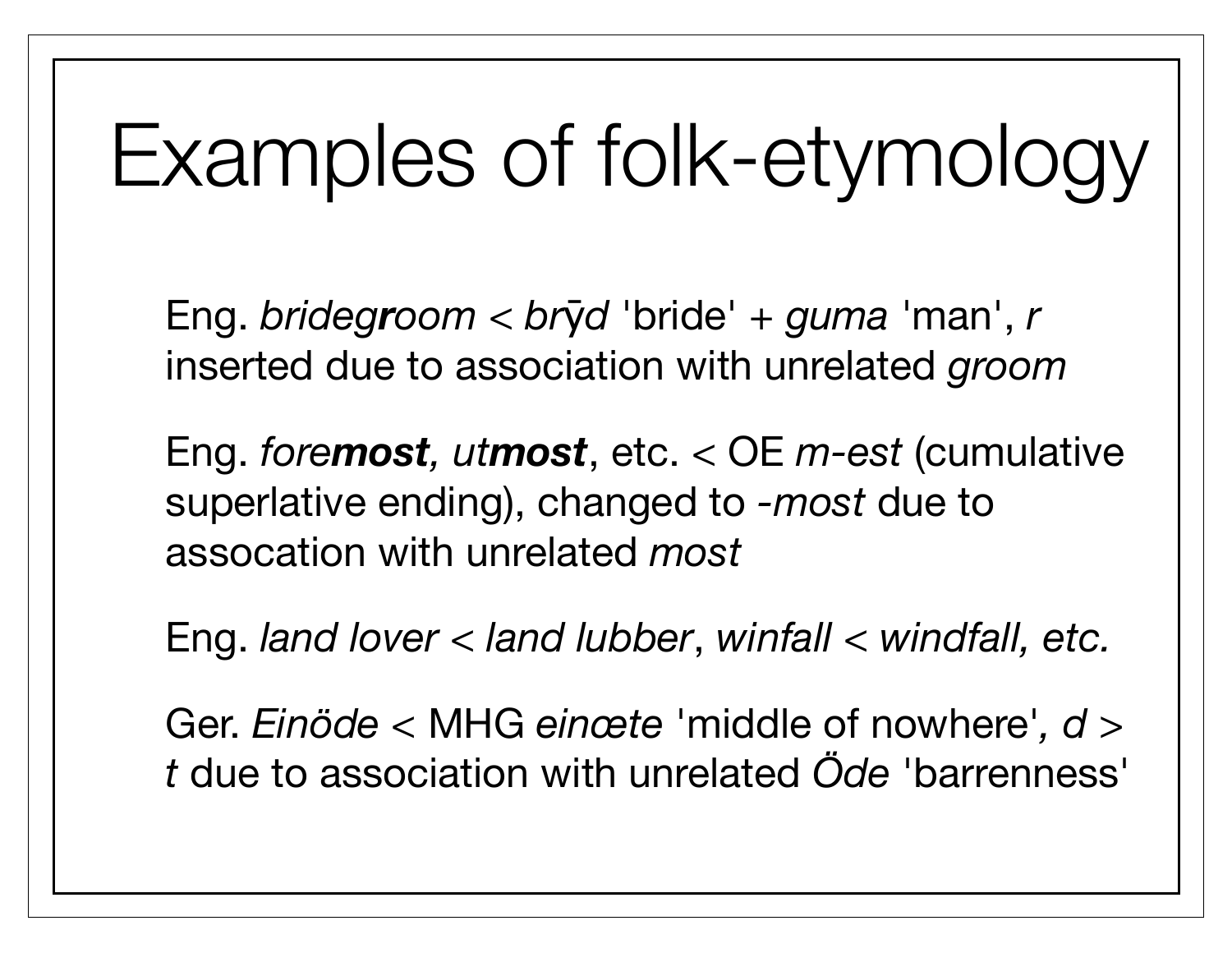What kinds of phonological reanalysis are going on in the examples on the last slide?

How could these kinds of reanalysis be relevant to (the non-proportional aspect) of paradigm leveling?